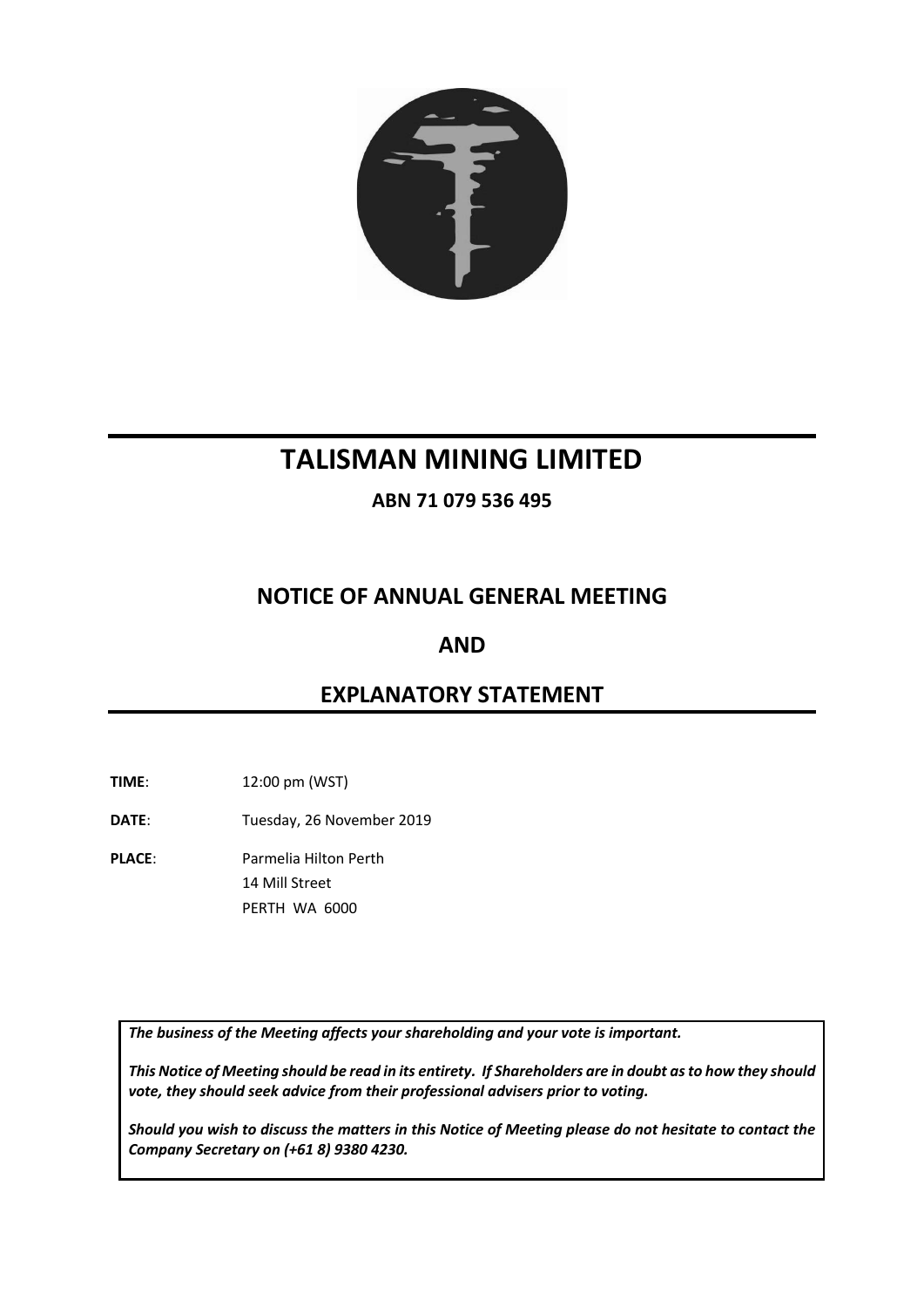# **CONTENTS PAGE**

| Notice of Annual General Meeting             | $\overline{4}$ |
|----------------------------------------------|----------------|
|                                              |                |
| <b>Explanatory Statement</b>                 |                |
|                                              |                |
| Glossary                                     | 19             |
|                                              |                |
| Schedule 1 - Valuation of Options            | 21             |
|                                              |                |
| Schedule 2 - Terms and Conditions of Options | 22             |
|                                              |                |
| Schedule 3 - Listing Rule 7.3A.6 Disclosures | 24             |

### **TIME AND PLACE OF MEETING AND HOW TO VOTE**

#### **VENUE**

The Annual General Meeting of the Shareholders to which this Notice of Meeting relates will be held at 12.00 pm (WST) on Tuesday, 26 November 2019 at:

> Parmelia Hilton Perth 14 Mill Street Perth, Western Australia 6000

#### **YOUR VOTE IS IMPORTANT**

The business of the Annual General Meeting affects your shareholding and your vote is important.

#### **HOW TO VOTE**

Shareholders can vote by either:

- attending the meeting and voting in person or by attorney or, in the case of corporate shareholders, by appointing a corporate representative to attend and vote; or
- appointing a proxy to attend and vote on their behalf using the proxy form accompanying this Notice of Meeting and by submitting their proxy appointment and voting instructions in person, on-line, by post, or by facsimile.

#### **VOTING IN PERSON**

Shareholders, or their attorneys, who plan to attend the meeting are asked to arrive at the venue 30 minutes prior to the time designated for the Meeting, if possible, so that their holding may be checked against the Company's share register and attendance recorded. Attorneys should bring with them an original or certified copy of the power of

attorney under which they have been authorised to attend and vote at the Meeting.

#### **VOTING BY A CORPORATION**

A Shareholder that is a corporation may appoint an individual to act as its representative and vote in person at the meeting. The appointment must comply with the requirements of section 250D of the Corporations Act. The representative should bring to the Meeting evidence of his or her appointment, including any authority under which it is signed. Shareholders can download and fill out the 'Appointment of Corporate Representation' form from the website of the share registry of the Company – www.linkmarketservices.com.au.

#### **VOTING BY PROXY**

A Shareholder entitled to attend and vote is entitled to appoint not more than two proxies. Each proxy will have the right to vote on a poll and also to speak at the Meeting.

**The appointment of the proxy may specify the proportion or the number of votes that the proxy may exercise. Where more than one proxy is appointed and the appointment does not specify the proportion or number of the shareholder's votes each proxy may exercise, the votes will be divided equally among the proxies (i.e. where there are two proxies, each proxy may exercise half of the votes).**

A proxy need not be a shareholder and can be either an individual or a body corporate.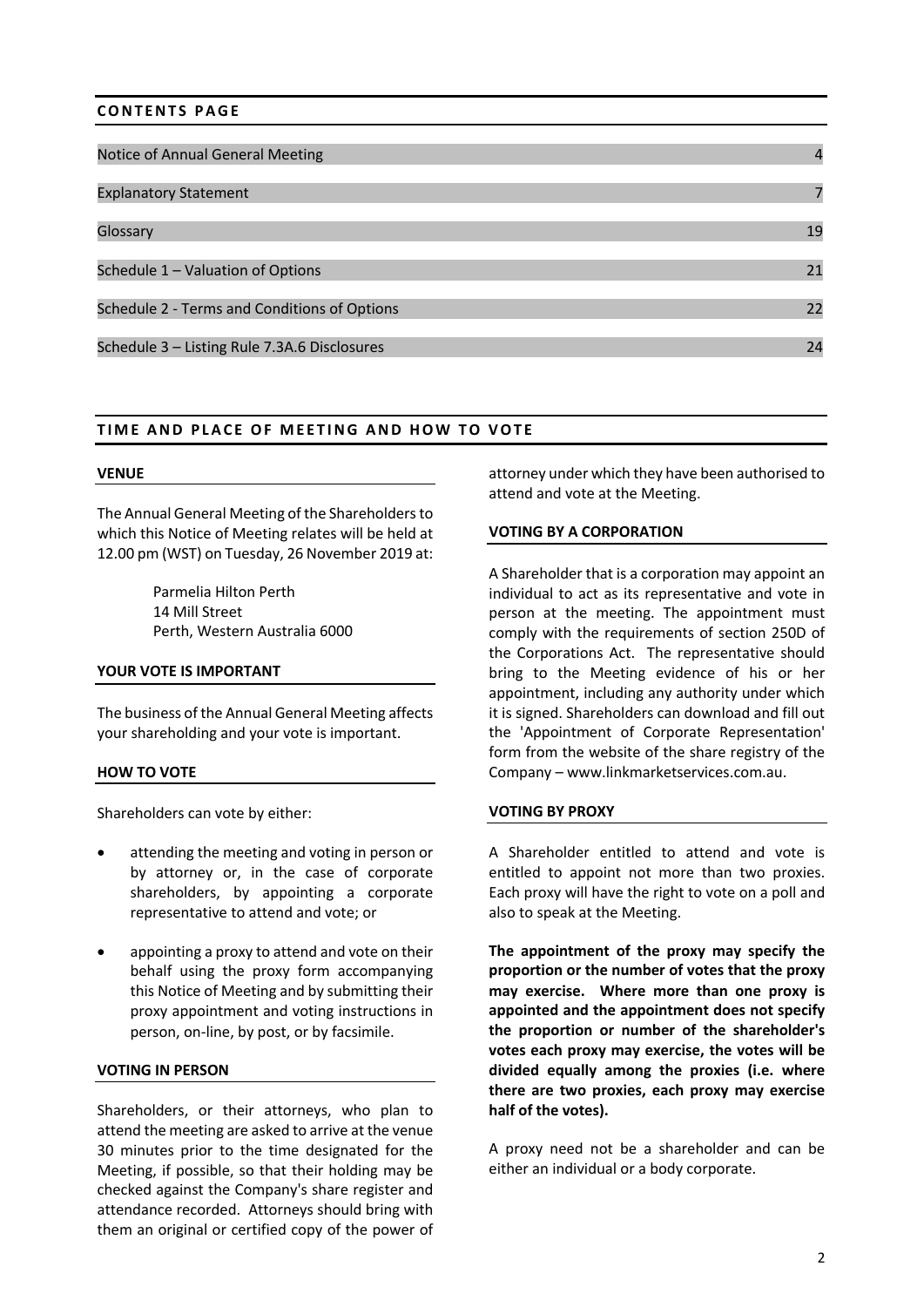Should any resolution, other than those specified in this Notice, be proposed at the Meeting, a proxy may vote on that resolution as they think fit.

If a proxy is instructed to abstain from voting on an item of business, they are directed not to vote on the Shareholder's behalf on the poll and the shares that are the subject of the proxy appointment will not be counted in calculating the required majority.

Shareholders who return their proxy forms with a direction how to vote but do not nominate the identity of their proxy will be taken to have appointed the Chairman as their proxy to vote on their behalf. If a proxy form is returned but the nominated proxy does not attend the Meeting, the Chairman will act in place of the nominated proxy and vote in accordance with any instructions. Proxy appointments in favour of the Chairman, the secretary or any Director that do not contain a direction how to vote will be used where possible to support each of the resolutions proposed in this Notice, provided they are entitled to cast votes as a proxy under the voting exclusion rules which apply to some of the proposed resolutions.

To be effective, proxies must be lodged by **12 pm (WST)** on **24 November 2019**. Proxies lodged after this time will be invalid.

Proxies may be lodged using any of the following methods:

- by post to Talisman Mining Limited C/- Link Market Services Limited, Locked Bag A14, Sydney South NSW 1235;
- in person to 1A Homebush Bay Drive, Rhodes NSW 2138;
- by faxing a completed proxy form to +61 2 9287 0309; or
- online www.linkmarketservices.com.au Select 'Investor Login' and enter the holding details as shown on the proxy form. Select the 'Voting' tab and then follow the prompts. You will be taken to have signed your Proxy Form if you lodge it in accordance with the instructions given on the website.

**The proxy form must be signed by the Shareholder or the Shareholder's attorney. Proxies given by corporations must be executed in accordance with the Corporations Act. Where the appointment of a proxy is signed by the appointer's attorney, a certified copy of the power of attorney, or the power itself, must be received** 

**by the Company at the above address, by 12:00 pm (WST) on 24 November 2019, being not later than 48 hours before the commencement of the Meeting. If facsimile transmission is used, the power of attorney must be certified.**

## **VOTING PROHIBITION BY PROXY HOLDERS**

A vote on Resolutions 1 and 4 must not be cast:

(a) by or on behalf of a member of the Key Management Personnel or a Closely Related Party of such member, regardless of the capacity in which the vote is cast; or

(b) by a person appointed as a proxy, where that person is either a member of the Key Management Personnel or a Closely Related Party of such member.

However, a vote may be cast by such persons if the vote is not cast on behalf of a person who is excluded from voting on this Resolution, and:

(a) the person is appointed as a proxy that specifies the way the proxy is to vote on this Resolution; or

(b) the person is the Chairman and the appointment of the Chairman as proxy does not specify the way the proxy is to vote on this Resolution, but expressly authorises the Chairman to exercise the proxy even if this Resolution is connected with the remuneration of a member of the Key Management Personnel.

#### **SHAREHOLDERS WHO ARE ENTITLED TO VOTE**

In accordance with Regulations 7.11.37 and 7.11.38 of the Corporations Regulations 2001, the Board has determined that a person's entitlement to vote at the Meeting will be the entitlement of that person set out in the Register of Shareholders as at 3.00 pm (AEDT) (12.00pm WST) on 24 November 2019.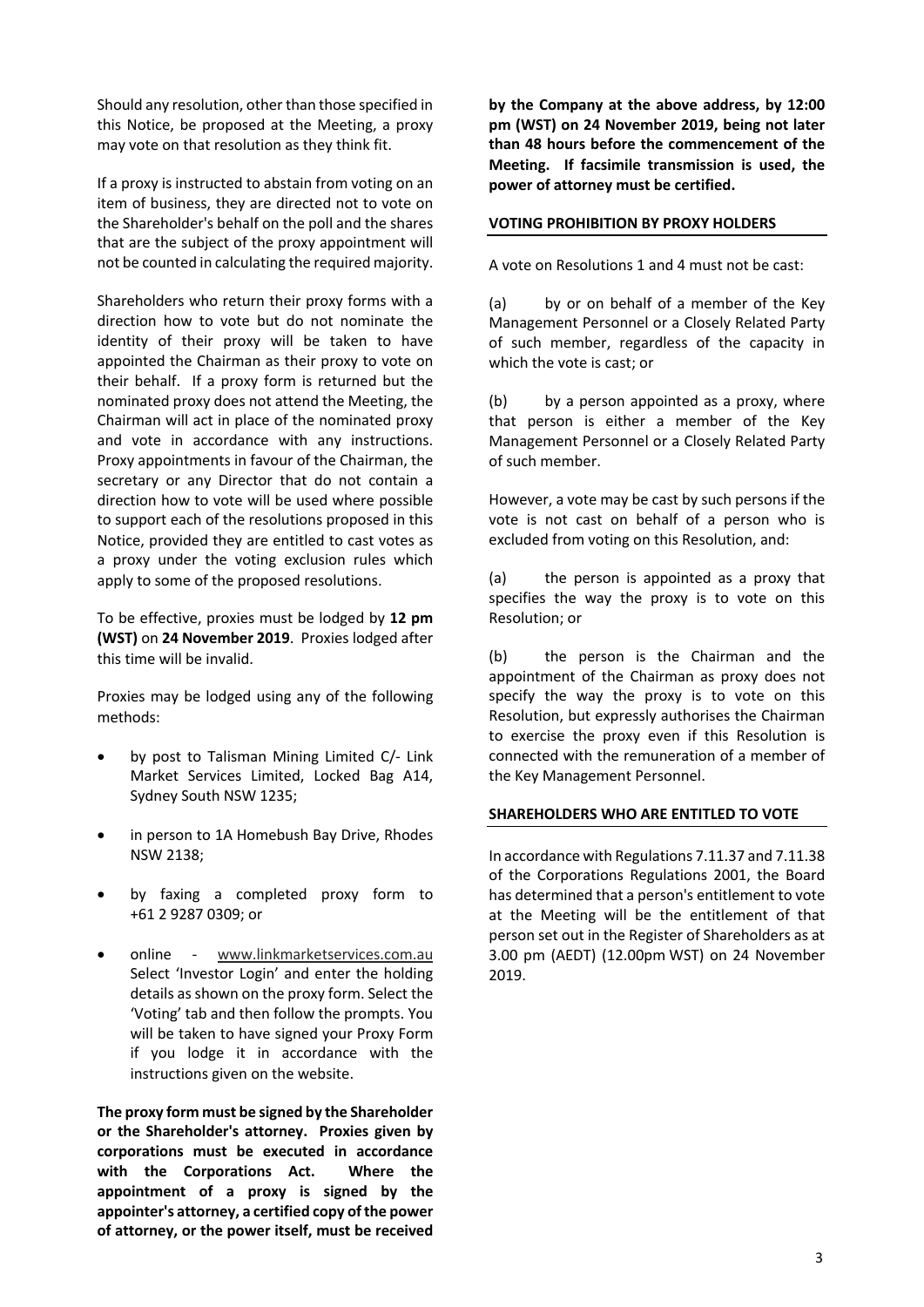# **NOTICE OF ANNUAL GENERAL MEETING**

Notice is given that the annual general meeting of Shareholders will be held at 12.00 pm (WST) on Tuesday, 26 November 2019 at the Parmelia Hilton Perth, 14 Mill Street, Perth, Western Australia 6000.

The Explanatory Statement to this Notice provides additional information on matters to be considered at the Meeting. The Explanatory Statement and the Proxy Form are part of this Notice.

Terms and abbreviations used in this Notice of Meeting and Explanatory Statement are defined in the Glossary.

## **AGENDA**

#### **FINANCIAL STATEMENTS AND REPORTS**

To receive and consider the annual financial report of the Company and its controlled entities for the financial year ended 30 June 2019, together with the declaration of the Directors, the Directors' report, the Remuneration Report and the auditor's report.

#### **RESOLUTION 1 – ADOPTION OF THE REMUNERATION REPORT**

To consider and, if thought fit, to pass with or without amendment, the following resolution as a **non-binding resolution**:

*"That, for the purposes of section 250R(2) of the Corporations Act and for all other purposes, approval is given by the Shareholders for the adoption of the Remuneration Report as contained in the annual financial report for the financial year ended 30 June 2019"*

#### **Note: the vote on this Resolution is advisory only and does not bind the Directors or the Company.**

#### **Voting Prohibition Statement:**

A vote on this Resolution must not be cast (in any capacity) by or on behalf of either of the following persons:

- (a) a member of the Key Management Personnel, details of whose remuneration are included in the Remuneration Report; or
- (b) a Closely Related Party of such a member.

However, a person (the **voter**) described above may cast a vote on this Resolution as a proxy if the vote is not cast on behalf of a person described above and either:

- (a) the voter is appointed as a proxy by writing that specifies the way the proxy is to vote on this Resolution; or
- (b) the voter is the Chair and the appointment of the Chair as proxy:
	- (i) does not specify the way the proxy is to vote on this Resolution; and
	- (ii) expressly authorises the Chair to exercise the proxy even though this Resolution is connected directly or indirectly with the remuneration of a member of the Key Management Personnel.

#### **RESOLUTION 2 – RE-ELECTION OF MS KAREN GADSBY**

To consider and, if thought fit, to pass with or without amendment the following resolution as an **ordinary resolution**:

*"That, for the purposes of clause 6.14 of the Constitution and for all other purposes, Ms Karen Gadsby, Director, retires by rotation and being eligible, is re-elected as a Director."*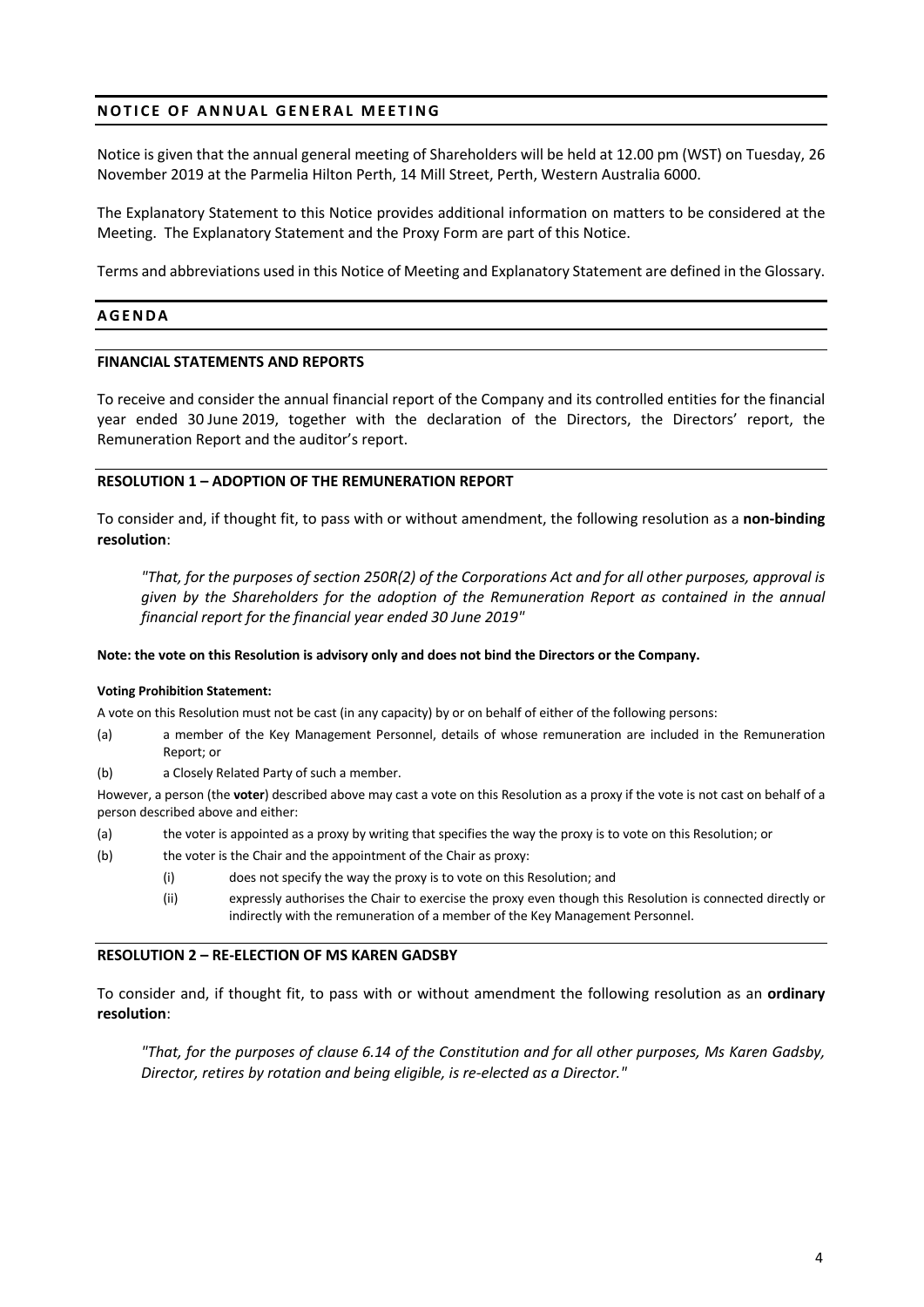#### **RESOLUTION 3 – ELECTION OF MR PETER BENJAMIN AS A DIRECTOR**

To consider and, if thought fit, to pass, with or without amendment, the following resolution as an **ordinary resolution**:

*"That, for the purpose of clause 6.21 of the Constitution, ASX Listing Rule 14.4 and for all other purposes, Mr Peter Benjamin, who was appointed to the Board since the previous annual general meeting of the Company, retires as a Director, and being eligible having offered himself for re-election, is re-elected as a Director."*

#### **RESOLUTION 4 – ISSUE OF OPTIONS TO PETER BENJAMIN**

To consider and, if thought fit, to pass the following resolution as an **ordinary resolution**:

*"That, subject to the passing of Resolution 3, for the purposes of section 208 of the Corporations Act and ASX Listing Rule 10.11 and for all other purposes, the Directors be and are hereby authorised to grant and issue 1,750,000 Options to Mr Peter Benjamin, or his nominee on the terms described in the Explanatory Statement which forms part of the Notice of Meeting."* 

**Voting Exclusion**: The Company will disregard any votes cast in favour of the Resolution by or on behalf of Peter Benjamin (or his nominee) or any of their associates (**Resolution 4 Excluded Party**). However, the Company need not disregard a vote if it is cast by a **person** as a proxy for a person who is entitled to vote, in accordance with the directions on the Proxy Form or it is cast by the person chairing the meeting as proxy for a person who is entitled to vote, in accordance with a direction on the Proxy Form to vote as the proxy decides.

#### **RESOLUTION 5 – RATIFICATION OF PRIOR ISSUE UNDER LUCKNOW FARM-IN AGREEMENT – STAGE 1 SHARES**

**Either Resolution 5 or Resolution 6 may be withdrawn during this Meeting. If no Stage 1 Shares have been issued prior to this Meeting, then Resolution 5 will be withdrawn.**

To consider and, if thought fit, to pass, with or without amendment, the following resolution as an **ordinary resolution**:

*"That, for the purposes of ASX Listing Rule 7.4 and for all other purposes, Shareholders ratify the issue of Shares up to the value of \$100,000 pursuant to the terms of the Lucknow Farm-in Agreement and otherwise on the terms and conditions set out in the Explanatory Statement."*

**Voting Exclusion:** The Company will disregard any votes cast in favour of the Resolution by or on behalf of a person who participated in the issue or any associates of those persons. However, the Company need not disregard a vote if it is cast by a person as a proxy for a person who is entitled to vote, in accordance with the directions on the Proxy Form, or, it is cast by the person chairing the meeting as proxy for a person who is entitled to vote, in accordance with a direction on the Proxy Form to vote as the proxy decides.

#### **RESOLUTION 6 – APPROVAL OF SHARE ISSUE UNDER LUCKNOW FARM-IN AGREEMENT - STAGE 1 SHARES**

### **Either Resolution 5 or Resolution 6 may be withdrawn during this Meeting. If all Stage 1 Shares have been issued prior to this Meeting, then Resolution 6 will be withdrawn.**

To consider and, if thought fit, to pass the following resolution as an **ordinary resolution**:

*"That, for the purposes of ASX Listing Rule 7.1 for all other purposes, approval is given for the Company to issue Shares to the value of \$100,000 pursuant to the terms of the Lucknow Farm-in Agreement and otherwise on the terms and conditions set out in the Explanatory Statement."*

**Voting Exclusion:** The Company will disregard any votes cast in favour of the Resolution by or on behalf of a person who is expected to participate in, or who will obtain a material benefit as a result of, the proposed issue (except a benefit solely by reason of being a holder of ordinary securities in the Company) or an associate of that person (or those persons). However, the Company need not disregard a vote if it is cast by a person as a proxy for a person who is entitled to vote, in accordance with the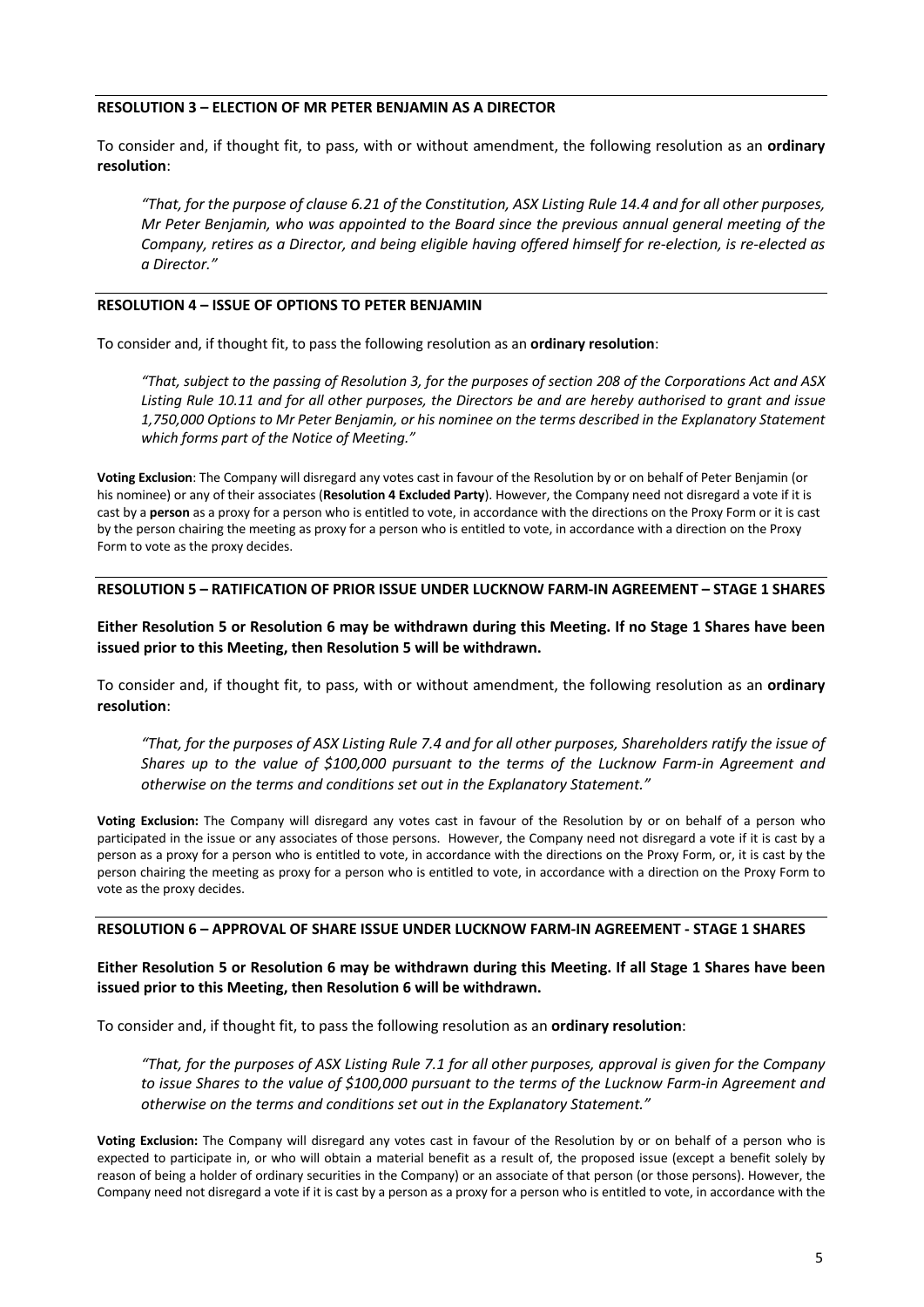directions on the Proxy Form, or, it is cast by the person chairing the meeting as proxy for a person who is entitled to vote, in accordance with a direction on the Proxy Form to vote as the proxy decides.

# **RESOLUTION 7 – APPROVAL OF 10% PLACEMENT FACILITY**

To consider and, if thought fit, to pass the following as a **special resolution**:

*"That, for the purposes of Listing Rule 7.1A and for all other purposes, approval is given for the Company to issue up to that number of Equity Securities equal to 10% of the issued capital of the Company at the time of issue, calculated in accordance with the formula prescribed in ASX Listing Rule 7.1A.2 and otherwise on the terms and conditions set out in the Explanatory Statement."*

**Voting Exclusion:** The Company will disregard any votes cast in favour of the Resolution by or on behalf of a person who is expected to participate in, or who will obtain a material benefit as a result of, the proposed issue (except a benefit solely by reason of being a holder of ordinary securities in the Company) or an associate of that person (or those persons). However, the Company will not disregard a vote if it is cast by a person as a proxy for a person who is entitled to vote, in accordance with the directions on the Proxy Form, or, it is cast by the person chairing the meeting as proxy for a person who is entitled to vote, in accordance with a direction on the Proxy Form to vote as the proxy decides.

**DATED: 21 OCTOBER 2019 BY ORDER OF THE BOARD**

**\_\_\_\_\_\_\_\_\_\_\_\_\_\_\_\_\_\_\_\_\_\_\_\_**

**ALEX NEULING, JOINT COMPANY SECRETARY**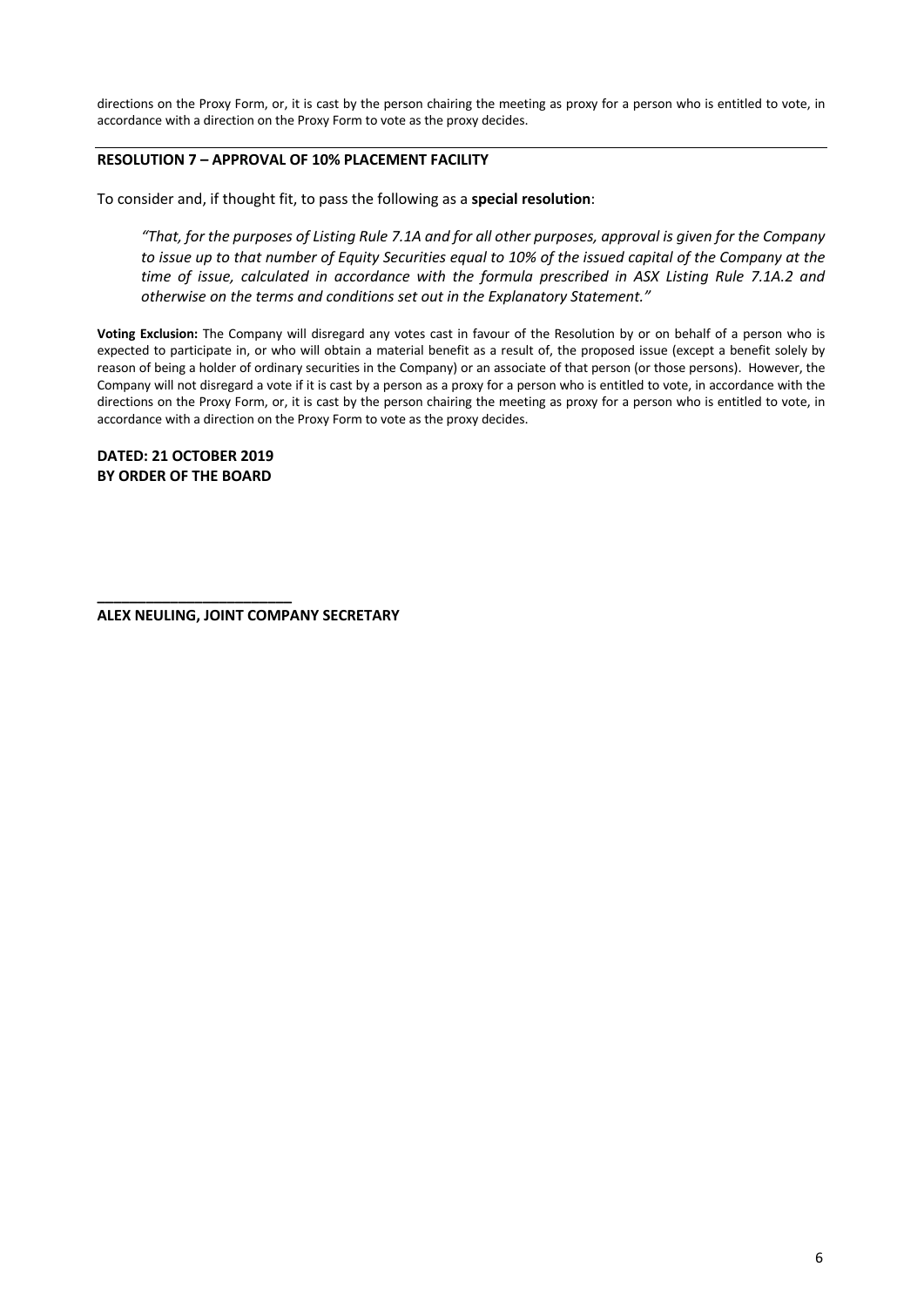# **EXPLANATORY STATEMENT**

This Explanatory Statement has been prepared for the information of the Shareholders in connection with the business to be conducted at the Annual General Meeting to be held at 12.00 pm (WST) on Tuesday, 26 November 2019 at the Parmelia Hilton Perth, 14 Mill Street, Perth, WA 6000.

The purpose of this Explanatory Statement is to provide information which the directors believe to be material to Shareholders in deciding whether or not to pass the Resolutions.

## **1. ANNUAL REPORT**

In accordance with the Constitution, the business of the Meeting will include receipt and consideration of the annual financial report of the Company for the financial year ended 30 June 2019 together with the declaration of the Directors, the Directors' report, the Remuneration Report and the auditor's report.

The Company's 2019 Annual Report is available at www.talismanmining.com.au. Those holders that elected to receive a printed copy of the Annual Report will have received a copy with this Notice.

### **2. RESOLUTION 1 – ADOPTION OF THE REMUNERATION REPORT**

### **2.1. General**

The Corporations Act requires that at a listed company's annual general meeting, a resolution that the remuneration report be adopted must be put to the shareholders. However, such a resolution is advisory only and does not bind the company or the directors of the company.

The remuneration report sets out the Company's remuneration arrangements for the Directors and senior management of the Company. The remuneration report is part of the Directors' report contained in the annual financial report of the Company for a financial year.

The chair of the meeting must allow a reasonable opportunity for its shareholders to ask questions about or make comments on the remuneration report at the annual general meeting.

# **2.2. Voting consequences**

A company is required to put to its shareholders a resolution proposing the calling of another meeting of shareholders to consider the appointment of directors of the company (**Spill Resolution**) if, at consecutive annual general meetings, at least 25% of the votes cast on a remuneration report resolution are voted against adoption of the remuneration report and at the first of those annual general meetings a Spill Resolution was not put to vote. If required, the Spill Resolution must be put to vote at the second of those annual general meetings.

If more than 50% of votes cast are in favour of the Spill Resolution, the company must convene a shareholder meeting (**Spill Meeting**) within 90 days of the second annual general meeting.

All of the Directors of the Company who were in office when the Directors' report (as included in the Company's annual financial report for the most recent financial year) was approved, other than the managing director of the Company, will cease to hold office immediately before the end of the Spill Meeting but may stand for reelection at the Spill Meeting.

Following the Spill Meeting those persons whose election or re-election as Directors of the Company is approved will be the Directors of the Company.

# **2.3. Previous voting results**

At the Company's previous annual general meeting the votes cast against the remuneration report considered at that annual general meeting were less than 25%. Accordingly, the Spill Resolution is not relevant for this Annual General Meeting.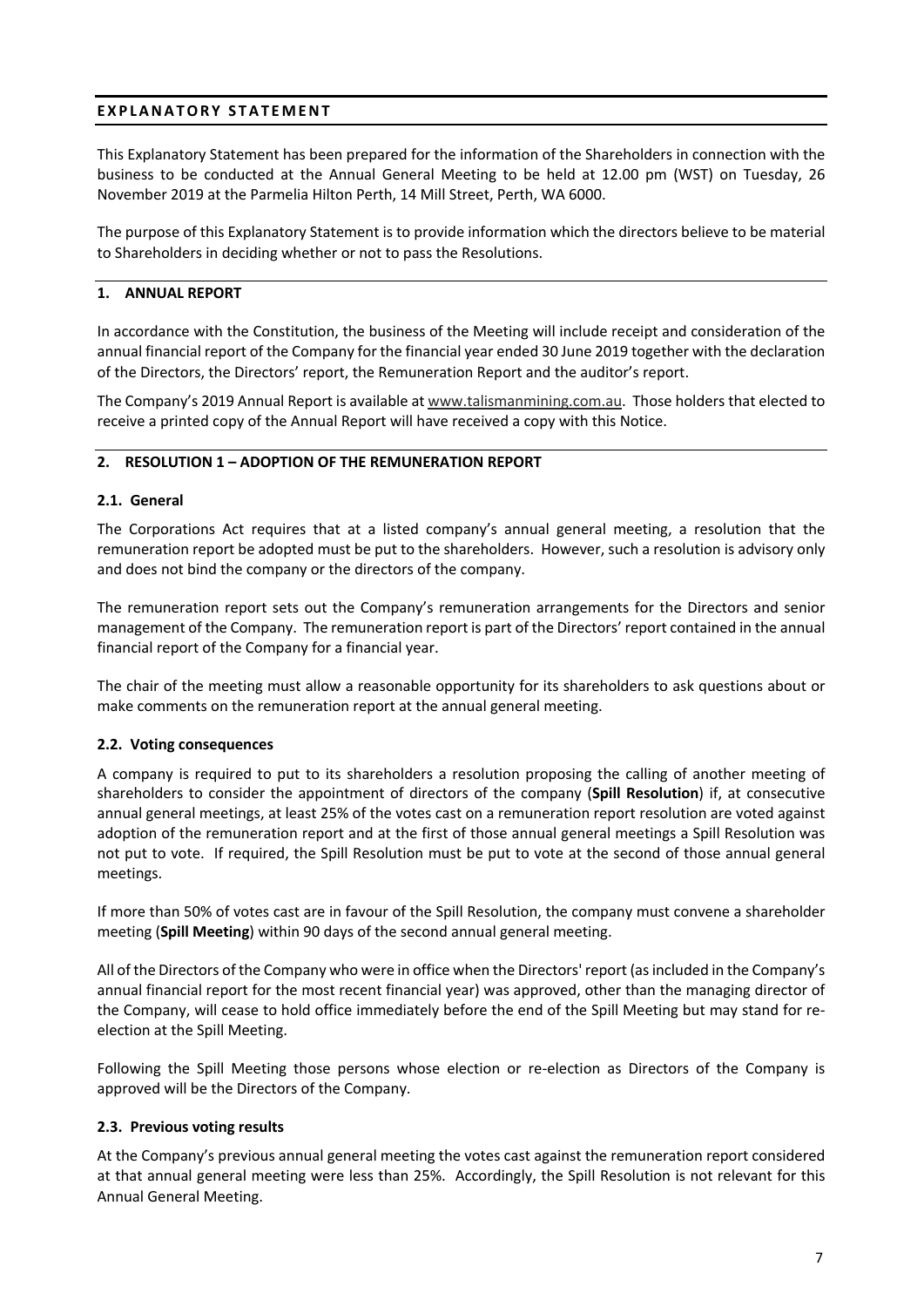# **3. RESOLUTION 2 – RE-ELECTION OF DIRECTOR – KAREN GADSBY**

The Constitution sets out the requirements for determining which Directors are to retire by rotation at an annual general meeting. Karen Gadsby retires from office in accordance with these requirements and being eligible offers herself for re-election by Shareholders as a Director of the Company, with effect from the end of the Meeting.

# **Karen Gadsby** *B. Comm., FCA, MAICD*

Non-Executive Director (Independent) 3 April 2008 - current

Karen is a professional Non-Executive Director with over 30 years' finance and commercial experience across several sectors.

She worked as an Executive for North Ltd throughout Australia for 13 years including at Robe River Iron Associates and Energy Resources of Australia Ltd.

In the 3 years immediately before the end of the financial year, Karen was appointed as a non-executive director of Joyce Corporation Ltd on 1 July 2017 and served as Chair of Strategen Environmental Consulting Pty Ltd and Community First International Ltd.

Karen is the Chair of the Audit Committee and a member of the Nomination and Remuneration Committees. With her extensive experience in finance and having chaired a number of Audit Committees, Karen is considered qualified to hold these responsibilities.

If elected the Board considers Karen Gadsby will be an independent director.

The Board supports the re-election of Karen Gadsby and recommends that Shareholders vote in favour of Resolution 2.

# **4. RESOLUTION 3 – ELECTION OF MR PETER BENJAMIN AS A DIRECTOR**

Clause 6.6 of the Constitution allows the Directors to appoint at any time a person to be a Director either to fill a casual vacancy or as an addition to the existing Directors, but only where the total number of Directors does not at any time exceed the maximum number specified by the Constitution.

Pursuant to clause 6.21 of the Constitution and ASX Listing Rule 14.4, any Director so appointed holds office only until the next following next annual general meeting and is then eligible for election by Shareholders but shall not be taken into account in determining the Directors who are to retire by rotation (if any) at that meeting.

Mr Benjamin was appointed to the position of non-executive Director on 24 July 2019 and will retire in accordance with clause 6.21 of the Constitution and ASX Listing Rule 14.4 and being eligible, seeks election from Shareholders.

# **Peter Benjamin** *B.Sc. (Hons), Grad Dip (Exploration), (Bus Admin), GAICD, MAusIMM, FAIM*

Independent Non-Executive Director 24 July 2019 - current

Peter is a geologist with over 40 years' experience in senior exploration, project, operational and executive management roles for both junior and mid-tier resource companies. These roles have included significant experience in the development and subsequent operations for open pit and underground precious, base metal and bulk mineral mines throughout Australia. Peter has extensive experience in managing and implementing exploration strategies which have led to the successful and ongoing discoveries and delineation of new mineral resources and ore reserves. Peter has previously held senior management roles at Iluka Resources Limited, Shaw River Manganese Ltd and Kalamazoo Resources Ltd. Peter is now a consultant for the resources industry, mainly focusing on gold, base metals and mineral sands.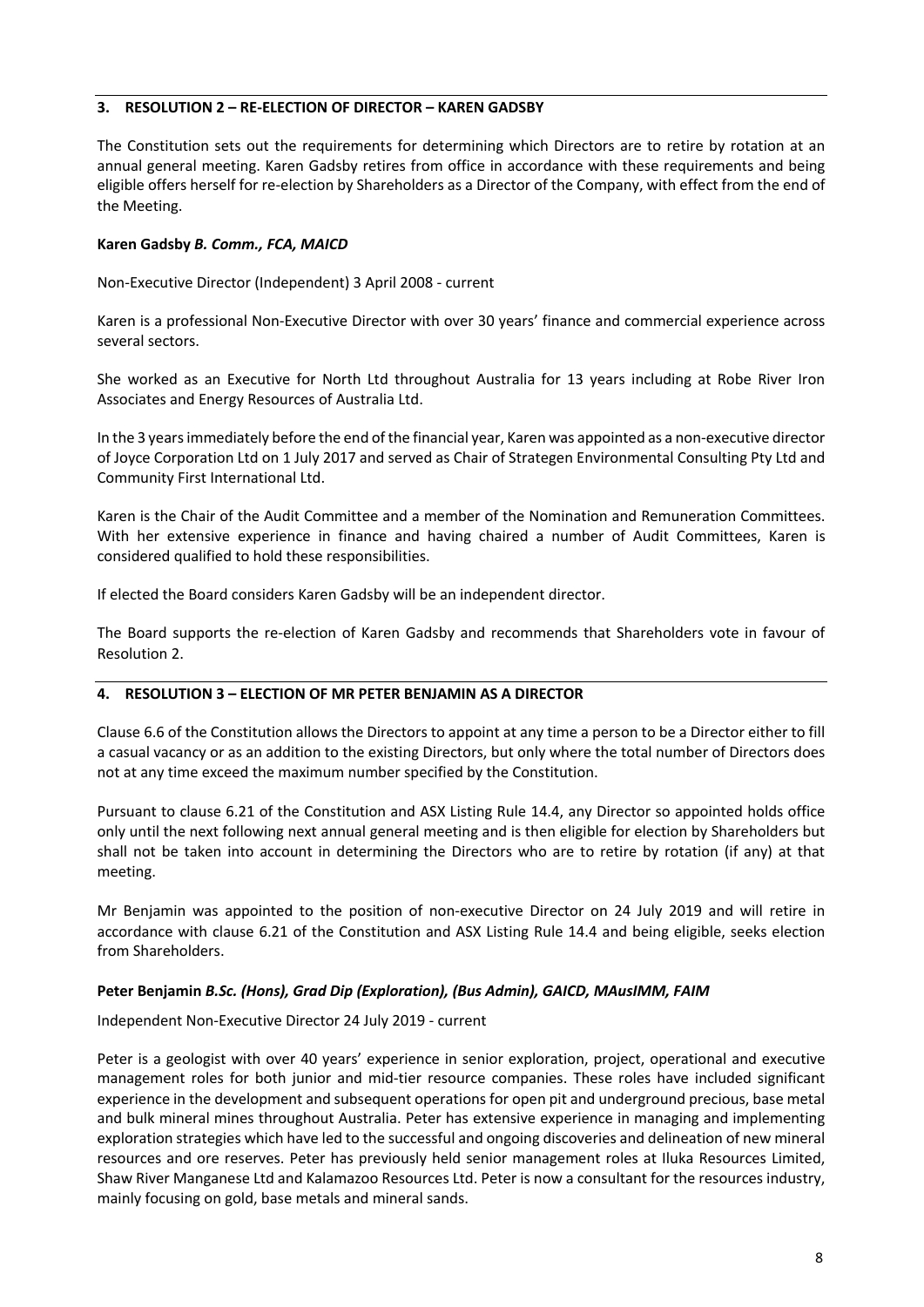In the 3 years immediately before the end of the financial year, Peter served as a non-executive director of Kalamazoo Resources Pty Ltd since March 2015 until he resigned in July 2016. He was appointed as managing director at Kalamazoo Resources Ltd (ASX: KZR) in July 2016 and resigned in July 2018. He also served as a nonexecutive director of North Rossa Pty Ltd from August 2016 to September 2017, and was a non-executive director of Capricorn Resources Limited (ASX: CMM) from November 2018 to March 2019.

Peter is a member of the Audit, Nomination and Remuneration Committees. With his extensive geological and senior exploration management experience, Peter is considered qualified to hold these responsibilities.

The Board considers that Mr Benjamin is an independent Director.

The Board supports the election of Mr Benjamin and recommends that Shareholders vote in favour of Resolution 3.

# **5. RESOLUTION 4 – ISSUE OF OPTIONS TO PETER BENJAMIN**

#### **5.1 Background**

Under Resolution 4, the Company is seeking Shareholder approval, to issue a total of 1,750,000 Options to Peter Benjamin, a Director of the Company (or his nominee) on the terms and conditions set out below.

The primary purpose of the grant of Share-based payment compensation to Directors is to provide cost effective consideration for their ongoing retention, commitment and contribution to the Company.

The vesting dates of options granted as Share-based payments are structured to encourage and potentially reward longevity of service to the Company and realisation of value to Shareholders.

Potential value at the vesting date of the proposed Options can only be realised by Directors upon increases in the Company's Share price of between 50% and 90% of the 5-day volume weighted share price at the date of grant of the Options. This represents a performance measure directly related to substantial share price increases prior to realisation of potential value. Optionholders must also be a director at the time of vesting for granted Options to vest and then subsequently exercise the Options to realise value.

In determining the number and terms of the Options proposed to be granted, the Board (other than Mr Benjamin who has a material personal interest in Resolution 4) has had regard to various factors, including but not limited to, alignment of incentives with increased Shareholder value, market practice for comparable companies, previous remuneration practice by the Company and consideration of the demands and responsibilities of the positions held. Specifically, the Board notes that:

(a) The Company has previously issued options to Executive and Non-Executive Directors and Resolution 4 is consistent with past practice of issuing options to Directors.

(b) The proposed Options are structured so as to provide a basis for consistent future treatment whereby one tranche of Options expires on an annual basis and is replaced with a subsequent tranche which will be subject to shareholder approval at the Company's Annual General Meeting.

(c) The proposed quantum of Options to be granted to Peter Benjamin is considered to be appropriate for his level of experience and contribution to the Company;

(d) The total number of Options proposed to be issued to Peter Benjamin represents 0.9% of the Company's current share capital and will vest in 3 tranches (each tranche containing 3 series) over an eighteen-month period.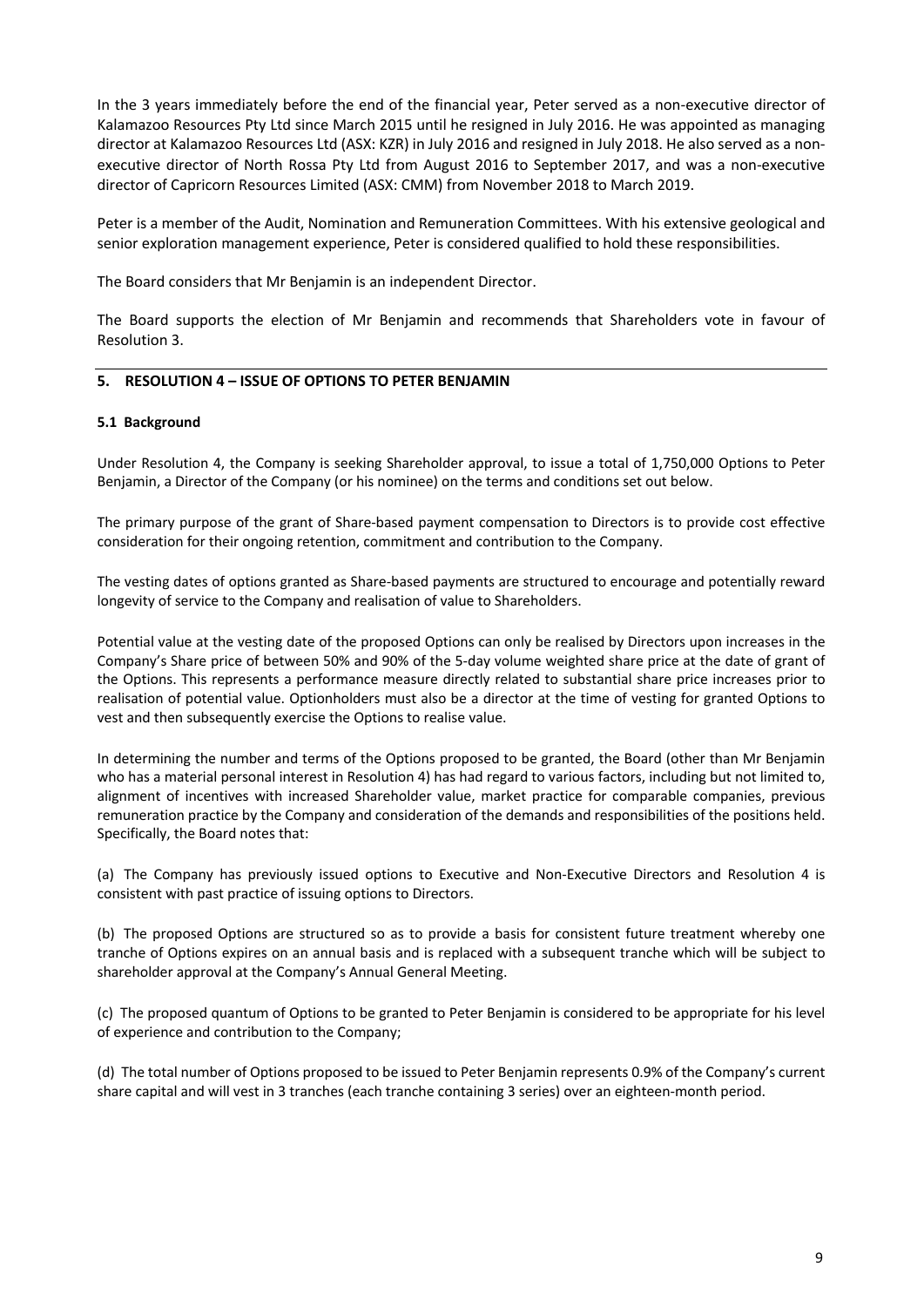### **5.2 General**

The Company has agreed, subject to obtaining Shareholder approval, to issue a total of 1,750,000 Options to Peter Benjamin (**Related Party**) on the terms and conditions set out below. Peter Benjamin is a Director of the Company and therefore a related party under the Corporations Act.

In accordance with the Corporations Act, the grant of a 'financial benefit' to a related party of a public company requires approval under Chapter 2E of the Corporations Act (unless an exception applies). As previously noted, Peter Benjamin is a related party of the Company and the proposed issue of Options amounts to the provision of a 'financial benefit'.

In addition, ASX Listing Rule 10.11 also requires shareholder approval to be obtained where an entity issues, or agrees to issue, securities to a related party, or a person whose relationship with the entity or a related party is, in the ASX's opinion, such that approval should be obtained unless an exception in ASX Listing Rule 10.12 applies.

It is the view of the Directors that the exceptions set out in Sections 210 to 216 of the Corporations Act (in respect of Chapter 2E) may not apply in the current circumstances. Accordingly, Shareholder approval is being sought for the grant of Options to Peter Benjamin.

#### **5.3 Shareholder Approval (Chapter 2E of the Corporations Act and ASX Listing Rule 10.11)**

Pursuant to and in accordance with the requirements of section 219 of the Corporations Act and ASX Listing Rule 10.13, the following information is provided in relation to the proposed grant of Options under Resolution 4:

- (a) the Related Party is Peter Benjamin, who is a related party by virtue of being a Director of the Company;
- (b) the primary purpose of the grant of Options to the Related Party is to provide cost effective consideration to the Related Party for their ongoing commitment and contribution to the Company in hisrole as a Director
- (c) other than as set out in this Explanatory Statement, the Board does not consider that there are any significant opportunity costs or taxation consequences to the Company or benefits foregone by the Company in issuing the Options on the terms proposed;
- (d) the maximum number of Options to be granted to the Related Party pursuant to Resolution 4 is 1,750,000 Options to Peter Benjamin.

The proposed number of Options to be granted is based upon what is considered by the Directors to be appropriate to fulfil the objectives of providing effective consideration for the ongoing commitment and contribution to the Company by Peter Benjamin in his role as a Director and to provide an incentive for Mr Benjamin to remain with the Company. The quantum of Options is consistent with past precedents for the Company and should Shareholder approval be obtained the total number of options held by Directors post the issue of the proposed Options will represent 8.2% of the Company's currently issued share capital;

- (e) the nature of the proposed financial benefit to be given is the grant of 1,750,000 Options for nil consideration to Peter Benjamin
- (f) the Options will have exercise prices, vesting dates and expiry dates as follows:

| <b>Tranche &amp; Series</b> | <b>Number of Options</b> | <b>Exercise Premium</b> | <b>Exercise Price*</b> | <b>Vesting Date</b> | <b>Expiry Date</b> |
|-----------------------------|--------------------------|-------------------------|------------------------|---------------------|--------------------|
| 1a                          | 194.444                  | 150%                    | 0.163                  | 31/5/20             | 31/10/20           |
| 1 <sub>b</sub>              | 194.444                  | 170%                    | 0.185                  | 31/5/20             | 31/10/20           |
| 1c                          | 194.444                  | 190%                    | 0.207                  | 31/5/20             | 31/10/20           |
| 2a                          | 194.444                  | 150%                    | 0.163                  | 30/11/20            | 31/10/21           |
| 2 <sub>b</sub>              | 194.444                  | 170%                    | 0.185                  | 30/11/20            | 31/10/21           |
| 2c                          | 194.444                  | 190%                    | 0.207                  | 30/11/20            | 31/10/21           |
| За                          | 194.444                  | 150%                    | 0.163                  | 30/5/21             | 31/10/22           |
| 3b                          | 194.444                  | 170%                    | 0.185                  | 30/5/21             | 31/10/22           |
| Зc                          | 194.448                  | 190%                    | 0.207                  | 30/5/21             | 31/10/22           |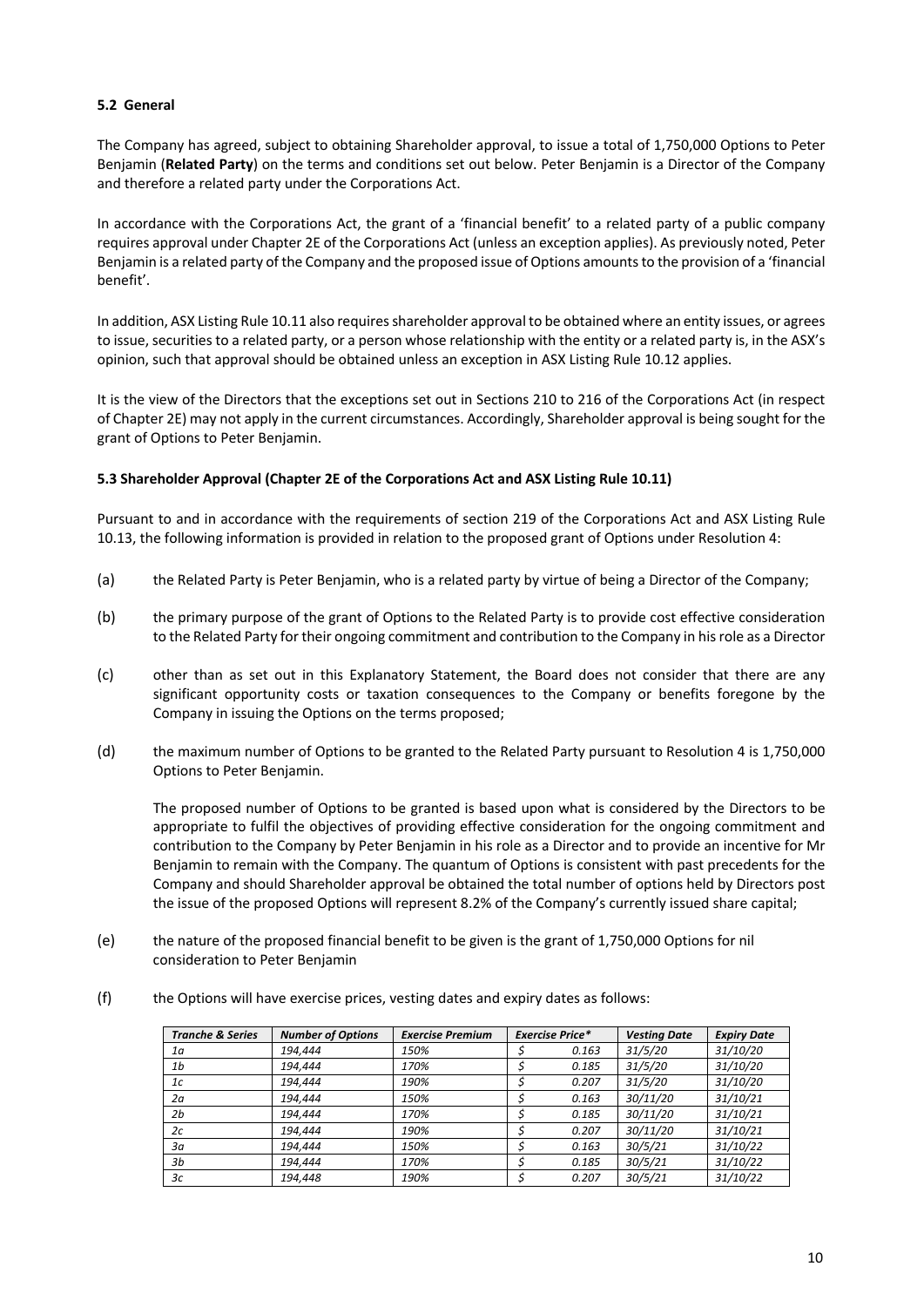*\* Premium to be calculated relative to the 5-day Volume Weighted Average Price (VWAP) immediately prior to the date of the Annual General Meeting, indicative exercise prices are based on a \$0.1089 VWAP share price.*

- (g) other terms and conditions of the Options are as set out in Schedule 2;
- (h) a valuation of the Options and the pricing methodology for that valuation is set out in Schedule 1. The value of these Options will be expensed in the Company's financial statements over the relevant vesting periods;
- (i) as at the date of this Notice, Peter Benjamin holds no relevant interest in securities of the Company.
- (j) The estimated total value of the Options is \$69,805, this is a theoretical valuation derived using the Black-Scholes Model.

The Black Scholes valuations are non-cash, inferred values and realisation of any value from the options requires growth in the share price between the date of grant of the options and the vesting date of the options in addition to the options then being exercised. This represents a performance measure directly related to share price increases prior to realisation of potential value. Optionholders must also be a Director at the time of vesting for granted options to vest. (Refer to Schedule 1 for full details of the valuation of the Options);

(k) Peter Benjamin was not remunerated by the Company during the financial year to 30 June 2019 as he was appointed during July 2019. His proposed gross remuneration and emoluments for the current financial year are set out below (including cash and non-cash short term employment benefits, post-employment benefits and leave accruals, but excluding share-based payments):

| Peter Benjamin Salary |        |
|-----------------------|--------|
| Director Fee          | 50,000 |
| Superannuation        | 4.750  |
| Total                 | 54.750 |

- (l) if the Options granted to the Related Party are exercised, a total of 1,750,000 Shares would be issued. This will increase the number of Shares on issue from 185,699,879 to 187,449,879 (assuming that no other options are exercised and no other Shares are issued) with the effect that the shareholding of existing Shareholders would be diluted by 0.9%;
- (m) the market price for Shares during the term of the Options would normally determine whether or not the Options are exercised. If, at any time, any of the Options are exercised and the Company's Shares are trading on ASX at a price that is higher than the exercise price of the Options, there may be a perceived cost to the Company. The trading history of the Shares on ASX in the 12 months before the date of this Notice of Annual General Meeting is set out below:

|          | <b>Price</b> | Date                    |
|----------|--------------|-------------------------|
| Highest* | \$0.310      | 5 November 2018         |
| Lowest   | \$0.075      | 28 March & 1 April 2019 |
| Last     | \$0.0105     | 21 October 2019         |

*\* Prices prior to the payment of the fully franked special dividend (of \$0.06375 per share on 21 December 2018) and capital return (of \$0.15625 per share on 8 March 2019) have not been adjusted to reflect these payments.*

(n) the Board acknowledges the grant of Options to Mr Benjamin is contrary to Recommendation 8.3 of the ASX Corporate Governance Council's Corporate Governance Principles and Recommendations (3rd ed.). However, the Board considers the grant of Options to Mr Benjamin reasonable in the circumstances for the reasons set out in paragraphs (o) and (p);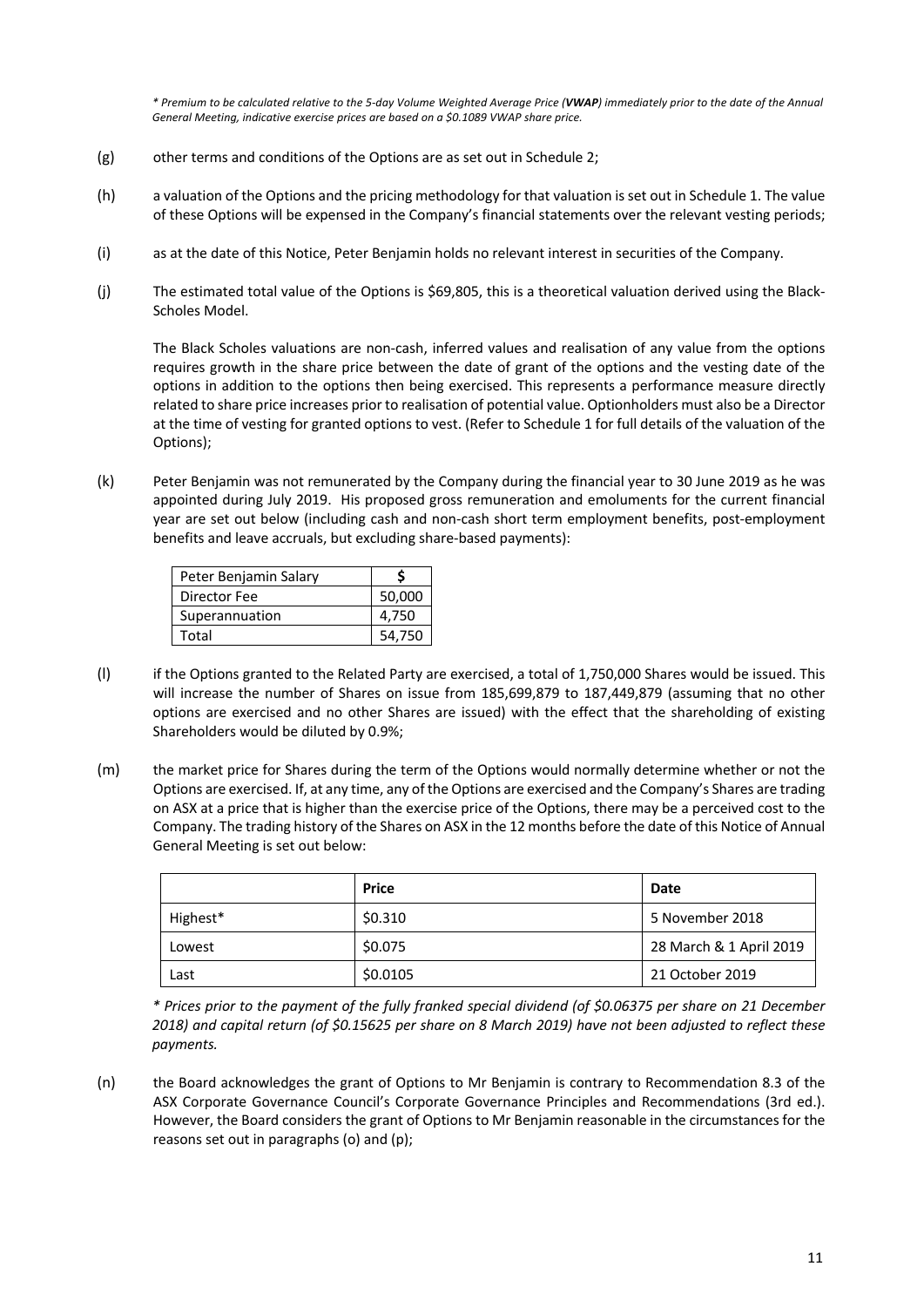- (o) the primary purpose of the grant of the Options to the Related Party is to provide a performance linked incentive component in the remuneration package for the Related Party to motivate and reward the performance of the Related Party in his role as Director;
- (p) Mr Benjamin declines to make a recommendation to Shareholders in relation to Resolution 4 due to his material personal interest in the outcome of the Resolution on the basis that he is to be granted Options in the Company should Resolution 4 be passed. However, the Directors other than Mr Benajmin recommend that Shareholders vote in favour of Resolution 4 for the following reasons:
	- (i) the grant of the Options to Mr Benjamin will align the interests of Mr Benjamin with those of Shareholders;
	- (ii) the grant of the Options is a reasonable and appropriate method to provide cost effective remuneration as the non-cash form of this benefit will allow the Company to spend a greater proportion of its cash reserves on its operations than it would if alternative cash forms of remuneration were given to Mr Benjamin;
	- (iii) it is important for the Company to be able to retain experienced Directors; and
	- (iv) it is not considered that there are any significant opportunity costs to the Company or benefits foregone by the Company in granting the Options upon the terms proposed.
- (q) in forming their recommendations, each Director considered the experience of Mr Benjamin, the current market price of Shares, current market practices when determining the number of Options to be granted as well as the exercise price and expiry date of those Options; and
- (r) the Board is not aware of any other information that would be reasonably required by Shareholders to allow them to make a decision whether it is in the best interests of the Company to pass the Resolutions.

The following information in relation to the Options to be granted pursuant to Resolution 4 is provided to Shareholders for the purposes of Listing Rule 10.11:

- (a) the Options will be granted to Mr Peter Benjamin (or his nominee/s), a Director;
- (b) the maximum number of Options to be granted is 1,750,000;
- (c) the Options will be granted to Mr Benjamin no later than 1 month after the date of the Annual General Meeting (or such later date as permitted by any ASX waiver or modification of the ASX Listing Rules) and it is anticipated the Options will be issued on one date;
- (d) the Options will be granted for nil cash consideration and the exercise prices outlined in section 5.3 (f) above will be required to be paid on exercise of any Options:
- (e) a voting exclusion statement is set out under Resolution 4 of the Notice of Meeting; and
- (f) other terms and conditions of the Options are set out in Schedule 2.

# **6. RESOLUTION 5 – RATIFICATION OF PRIOR ISSUE – STAGE 1 SHARES**

#### **6.1 Background**

Either Resolution 5 or Resolution 6 may be withdrawn during this Meeting. If no Stage 1 Shares (defined below) have been issued prior to this Meeting, then Resolution 5 will be withdrawn.

On 26 August 2019, the Company announced that it had entered into a farm-in agreement (FIA) with privately-owned Lucknow Gold Limited (Lucknow Gold) in relation to the Lucknow Gold Project (EL6455) in New South Wales (the Project).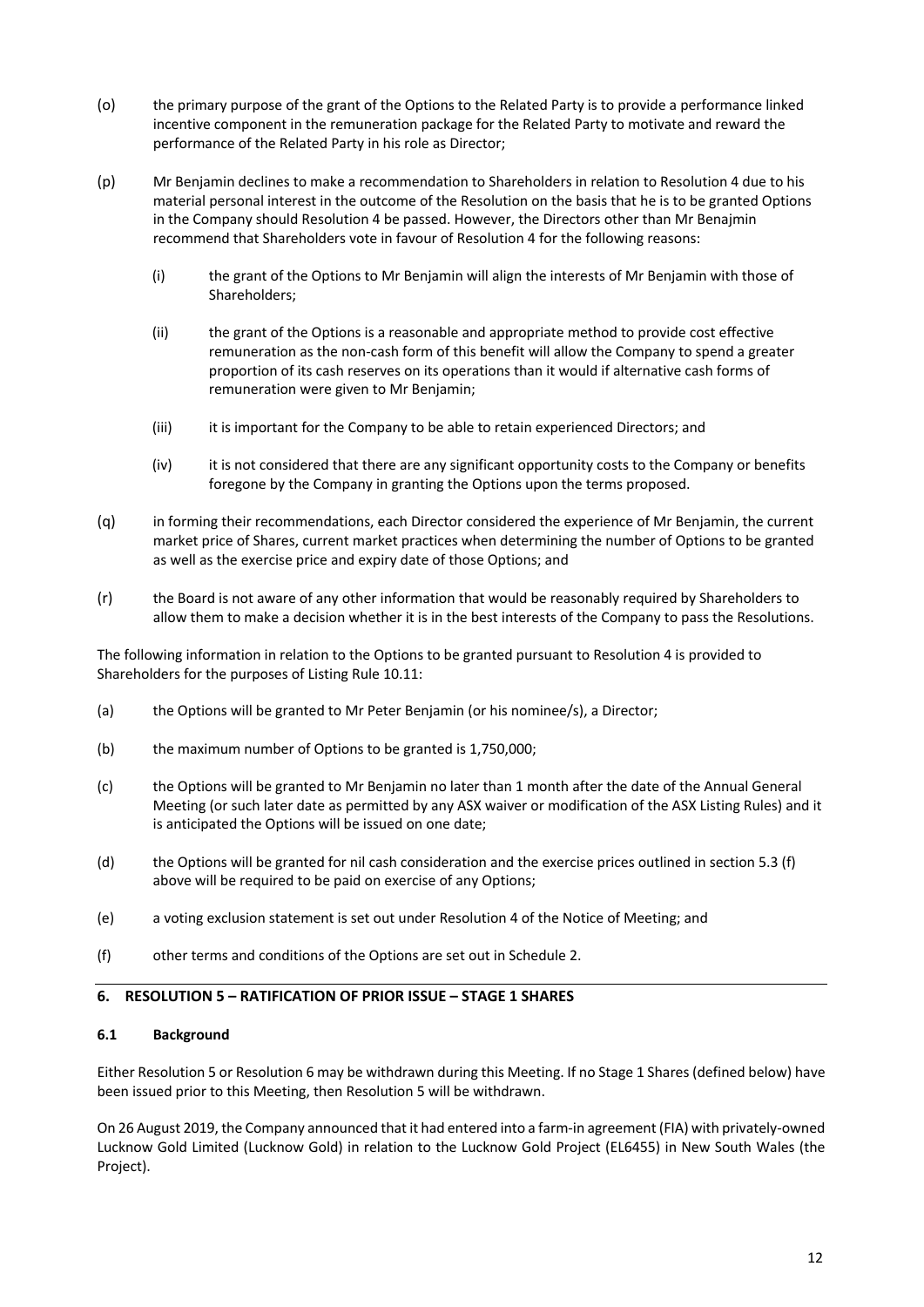Under the terms of the FIA, the Company, via its wholly-owned subsidiary, Talisman B Pty Ltd (Talisman B), has the right to earn up to a 70% interest in the Project, by spending a minimum of \$1.5M on exploration over four years and issuing \$250k worth of cash or Shares (at the Company's election, under certain conditions over 3 stages, and subject to an overall maximum of 3,000,000 Shares) to Lucknow Gold.

At the initial stage of the FIA, triggered upon formal confirmation between the parties of terms for an Exploration Joint Venture Agreement, the Company will issue an initial tranche of Shares to the value of \$100,000, based on the 15-day Volume Weighted Average Price (VWAP) of Shares on ASX immediately prior to their issue (Stage 1 Shares). As noted above, the maximum number of Shares that may be issued to Lucknow is 3,000,000 Shares, meaning that the minimum price at which the Stage 1 Shares are able to be issued is \$0.03 per Share.

As at the date of this Notice, the Stage 1 Shares have not been issued, however it is considered likely that the Stage 1 Shares will be issued either prior to the Meeting (using the Company's existing share issue capacity under Listing Rule 7.1), or shortly thereafter and in any case within 3 months of the date of the Meeting. Resolution 5 seeks Shareholder ratification pursuant to ASX Listing Rule 7.4 for the issue of the Stage 1 Shares.

### **In the event that no Stage 1 Shares have been issued prior to the date of the Meeting, the Directors will withdraw Resolution 5 and instead seek Shareholder approval for the issue of the Stage 1 Shares under Resolution 6 below.**

# **6.2 ASX Listing Rule 7.1 and 7.4**

ASX Listing Rule 7.1 provides that a company must not, subject to specified exceptions, issue or agree to issue more equity securities during any 12 month period than that amount which represents 15% of the number of fully paid ordinary securities on issue at the commencement of that 12 month period.

ASX Listing Rule 7.4 sets out an exception to ASX Listing Rule 7.1. It provides that where a company in general meeting ratifies the previous issue of securities made pursuant to ASX Listing Rule 7.1 (and provided that the previous issue did not breach ASX Listing Rule 7.1) those securities will be deemed to have been made with Technical information required by ASX Listing Rule 7.4.

By ratifying this issue, the Company will retain the flexibility to issue equity securities in the future up to the 15% annual placement capacity set out in ASX Listing Rule 7.1 without the requirement to obtain Shareholder approval.

# **6.3 Technical information required by ASX Listing Rule 7.4 (If Stage 1 Shares issued prior to date of Meeting)**

Pursuant to and in accordance with ASX Listing Rule 7.5, the following information is provided in relation to the proposed Ratification of the Stage 1 Shares on the assumption that they are issued prior to the date of the Meeting:

- (a) Shares to the value of \$100,000 (subject to an aggregate maximum of 3,000,000 Shares to be issued under the FIA) will be issued between the date of this Notice and the date of the Meeting pursuant to the Company's share issue capacity under Listing Rule 7.1;
- (b) the issue price of the Stage 1 Shares is equal to the higher of the 15-day VWAP over the period immediately prior to their issue and \$0.03 per Share;
- (c) the Shares are fully paid ordinary shares in the capital of the Company issued on the same terms and conditions as the Company's existing Shares;
- (d) the Shares have been issued to Lucknow Gold, which is not a related party of the Company; and
- (e) no funds were raised from the issue, as the issue was made pursuant to the FIA as part-consideration for the Company's Project rights under the FIA.

The Board believes that the ratification of the Stage 1 Shares is beneficial for the Company.

# **7. RESOLUTION 6 – APPROVAL OF SHARE ISSUE UNDER LUCKNOW FARM-IN AGREEMENT - STAGE 1 SHARES**

# **7.1 General**

**Either Resolution 5 or Resolution 6 may be withdrawn during this Meeting. If all the Stage 1 Shares have been issued prior to this Meeting, then Resolution 6 will be withdrawn.**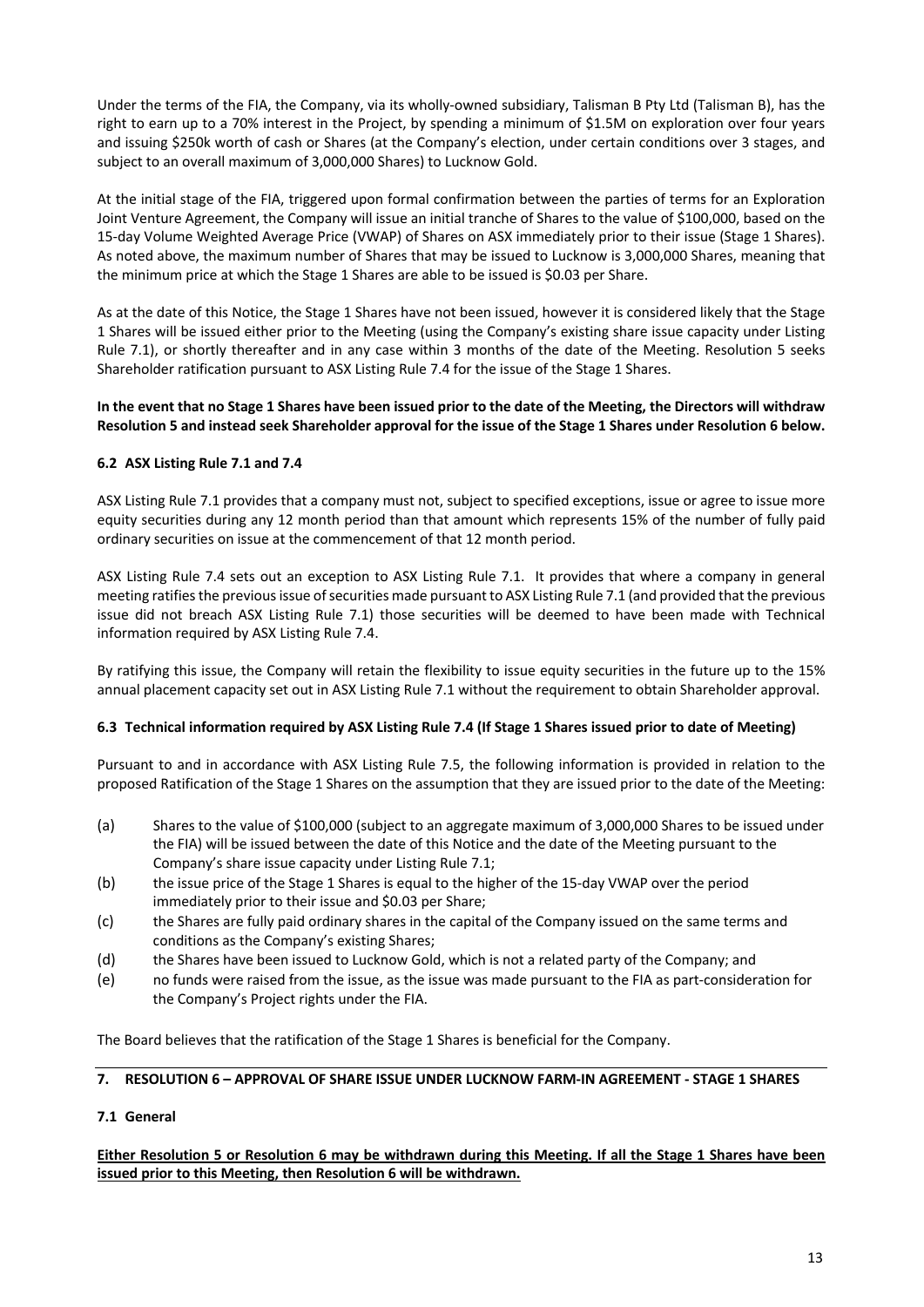Resolution 6 seeks Shareholder approval for the issue of the Stage 1 Shares (to the value of \$100,000, based on the 15-day VWAP of Shares on ASX immediately prior to their issue) to Lucknow Gold Limited pursuant to the FIA.

As mentioned above, Resolution 5 and Resolution 6 are interconnected on the basis that the ratification and approval concern the same issue of the Stage 1 Shares. As detailed above at section 6.1, as at the date of this Notice, the Stage 1 Shares have not been issued, however it is considered likely that the Stage 1 Shares will be issued either prior to the Meeting (using the Company's existing share issue capacity under Listing Rule 7.1), or shortly thereafter and in any case within 3 months of the date of the Meeting.

Accordingly, if the issue of all Stage 1 Shares has occurred by the date of this Meeting, the Directors will withdraw Resolution 6 and Shareholder approval, for the issue of the Shares will be sought by Resolution 5.

A summary of Listing Rule 7.1 is set out in section 6.2 above.

The effect of Resolution 6 will be to allow the Company to issue the Stage 1 Shares under the FIA during the period of 3 months after the Meeting, without using the Company's 15% annual placement capacity.

#### **7.2 Technical information required by ASX Listing Rule 7.1 (If Stage 1 Shares not issued prior to date of Meeting)**

Pursuant to and in accordance with ASX Listing Rule 7.3, the following information is required to be given to Shareholders in relation to Resolution 6**:**

- (a) up to 3,000,000 Shares may issued as Stage 1 Shares, based on the aggregate maximum number of Shares able to issued by the Company under the FIA;
- (b) the Stage 1 Shares are expected to be issued within the next month, but in any event, they will be issued no later than three months after the date of the Meeting;
- (c) the issue price of the Stage 1 Shares will be not less than \$0.03 per Share;
- (d) the Shares will be issued to Lucknow Gold, which is not a related party of the Company; and
- (e) the Stage 1 Shares will be ordinary fully paid shares in the capital of the Company, and will be issued on the same terms as pre-existing fully paid ordinary shares and rank equally with those Shares; and
- (f) no funds will be raised from the issue, which is being made pursuant to the FIA as part-consideration for the Company's Project rights under the FIA.

The Board believes that the approval of the issue of Stage 1 Shares is beneficial for the Company.

# **8. RESOLUTION 7 – APPROVAL OF 10% PLACEMENT FACILITY**

#### **8.1. General**

ASX Listing Rule 7.1A provides that an Eligible Entity (as defined below) may seek shareholder approval by special resolution passed at an annual general meeting to have the capacity to issue up to that number of Equity Securities (as defined below) equal to 10% of its issued capital (**10% Placement Capacity**) without using that company's existing 15% annual placement capacity granted under ASX Listing Rule 7.1.

An Eligible Entity is one that, as at the date of the relevant annual general meeting:

- (a) is not included in the S&P/ASX 300 Index; and
- (b) has a maximum market capitalisation (excluding restricted securities and securities quoted on a deferred settlement basis) of \$300,000,000.

As at the date of this Notice, the Company is an Eligible Entity as it is not included in the S&P/ASX 300 Index and has a current market capitalisation of \$19.49 M (based on the number of Shares on issue and the closing price of Shares on the ASX on 1 October 2019).

An Equity Security is a share, a unit in a trust, a right to a share or unit in a trust or option, an option over an issued or unissued security, a convertible security, or, any security that ASX decides to classify as an equity security

Any Equity Securities issued under the 10% Placement Capacity must be in the same class as an existing class of quoted Equity Securities.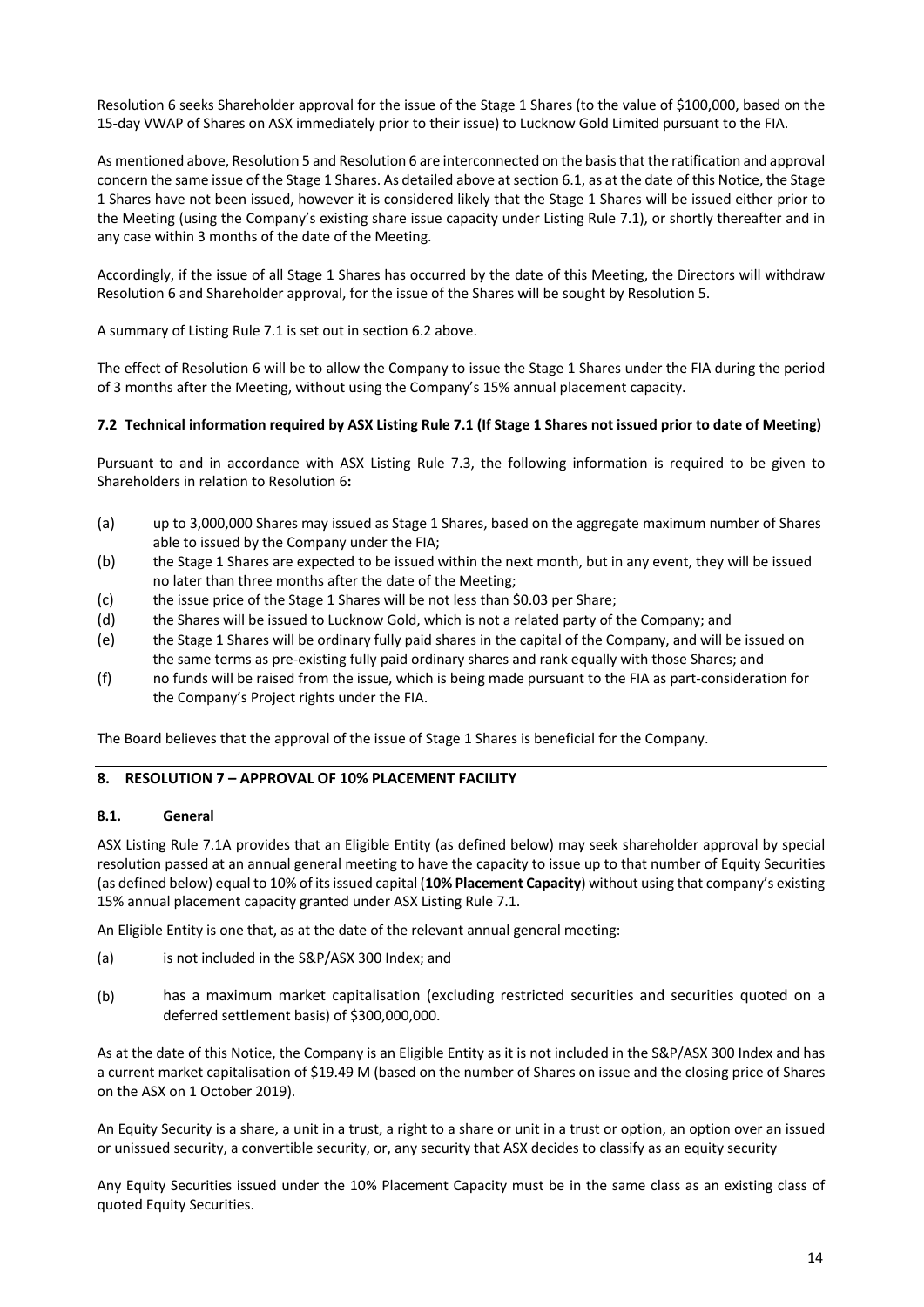As at the date of this Notice, the Company currently has one class of quoted Equity Securities on issue, being Shares (ASX Code: TLM).

If Shareholders approve Resolution 7, the number of Equity Securities the Company may issue under the 10% Placement Capacity will be determined in accordance with the formula prescribed in ASX Listing Rule 7.1A.2.

Resolution 7 is a special resolution. Accordingly, at least 75% of votes cast by Shareholders present and eligible to vote at the Meeting must be in favour of Resolution 7 for it to be passed.

#### **8.2. Technical information required by ASX Listing Rule 7.1A**

Pursuant to and in accordance with ASX Listing Rule 7.3A, the information below is provided in relation to this Resolution 7:

### (a) **Minimum Price**

The minimum price at which the Equity Securities may be issued is 75% of the volume weighted average price of Equity Securities in that class, calculated over the 15 ASX trading days on which trades in that class were recorded immediately before:

- (i) the date on which the price at which the Equity Securities are to be issued is agreed; or
- (ii) if the Equity Securities are not issued within 5 ASX trading days of the date in section 8.2(a)(i), the date on which the Equity Securities are issued.

### (b) **Date of Issue**

The Equity Securities may be issued under the 10% Placement Capacity commencing on the date of the Meeting and expiring on the first to occur of the following:

- (i) 12 months after the date of this Meeting; and
- (ii) the date of approval by Shareholders of any transaction under ASX Listing Rules 11.1.2 (a significant change to the nature or scale of the Company's activities) or 11.2 (disposal of the Company's main undertaking) (after which date, an approval under Listing Rule 7.1A ceases to be valid),

#### (**10% Placement Capacity Period**).

#### (c) **Risk of voting dilution**

Any issue of Equity Securities under the 10% Placement Capacity will dilute the interests of Shareholders who do not receive any Shares under the issue.

If Resolution 7 is approved by Shareholders and the Company issues the maximum number of Equity Securities available under the 10% Placement Capacity, the economic and voting dilution of existing Shares would be as shown in the table below.

The table below shows the dilution of existing Shareholders calculated in accordance with the formula outlined in ASX Listing Rule 7.1A(2), on the basis of the market price of Shares and the number of Equity Securities on issue as at 1 October 2019.

The table also shows the voting dilution impact where the number of Shares on issue (Variable A in the formula) changes and the economic dilution where there are changes in the issue price of Shares issued under the 10% Placement Capacity.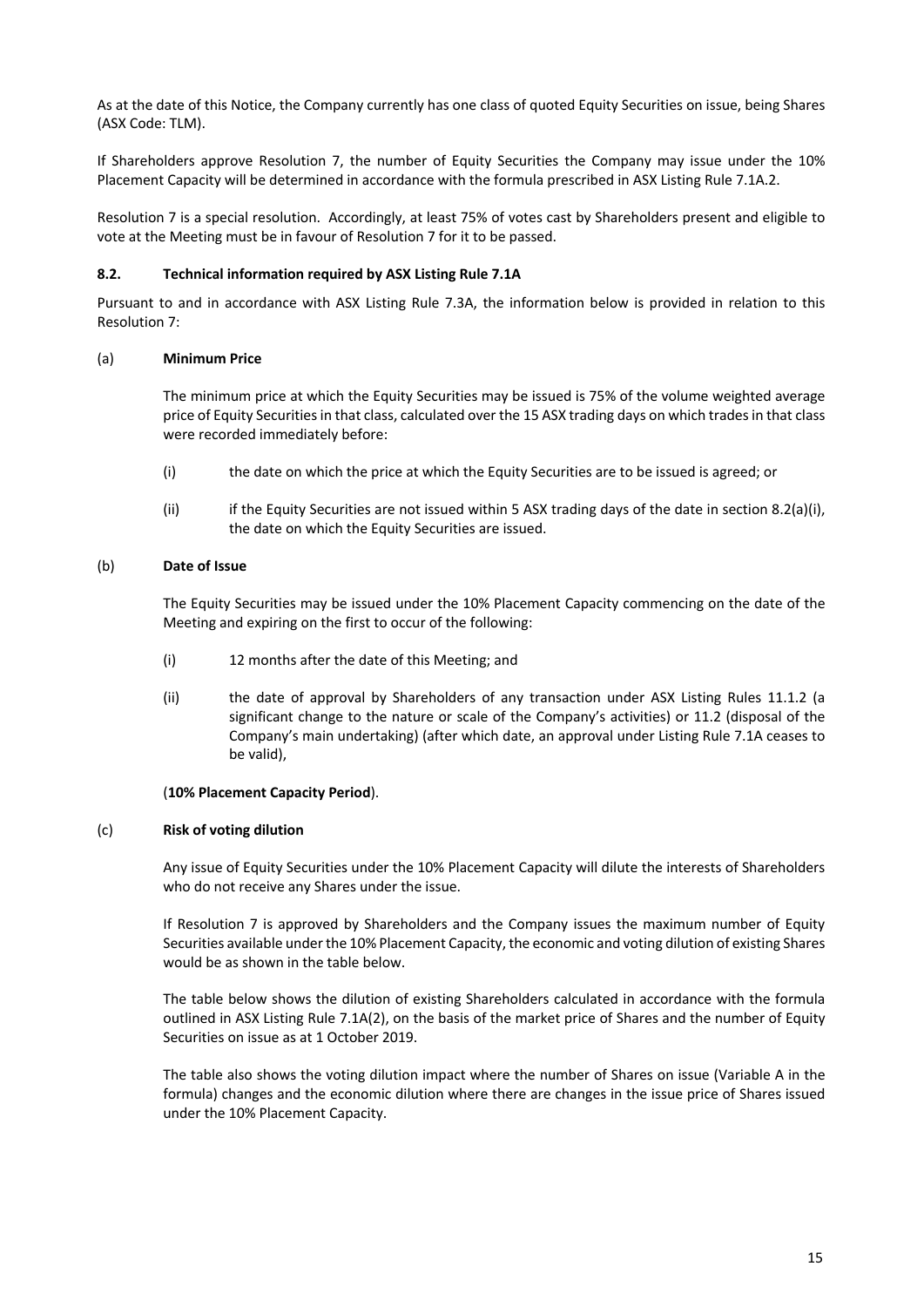| <b>Number of Shares on</b>                        | <b>Dilution</b>                                     |                                       |                    |                                       |  |  |  |  |
|---------------------------------------------------|-----------------------------------------------------|---------------------------------------|--------------------|---------------------------------------|--|--|--|--|
| Issue (Variable 'A' in<br><b>ASX Listing Rule</b> | <b>Issue Price (per</b>                             | \$0.0.0525                            | \$0.105            | \$0.1575                              |  |  |  |  |
| 7.1A2)                                            | Share)                                              | 50% decrease in<br><b>Share Price</b> | <b>Issue Price</b> | 50% increase in<br><b>Issue Price</b> |  |  |  |  |
| 185,699,879<br>(Current Variable A)               | Shares issued -<br>voting<br>10%<br>dilution        | 18,569,988                            | 18,569,988         | 18,569,988                            |  |  |  |  |
|                                                   | <b>Funds raised</b>                                 | \$974,924                             | \$1,949,849        | \$2,924,773                           |  |  |  |  |
| 278,549,819<br>(50% increase in                   | <b>Shares issued -</b><br>10%<br>voting<br>dilution | 27,854,982                            | 27,854,982         | 27,854,982                            |  |  |  |  |
| Variable A)                                       | <b>Funds raised</b>                                 | \$1,462,387                           | \$2,924,773        | \$4,387,160                           |  |  |  |  |
| 371,399,758<br>(100% increase in                  | <b>Shares issued -</b><br>10%<br>voting<br>dilution | 37,139,976                            | 37,139,976         | 37,139,976                            |  |  |  |  |
| Variable A)                                       | <b>Funds raised</b>                                 | \$1,949,849                           | \$3,899,697        | \$5,849,546                           |  |  |  |  |

\*The number of Shares on issue (Variable A in the formula) could increase as a result of the issue of Shares that do not require Shareholder approval (such as under a pro-rata rights issue or scrip issued under a takeover offer) or that are issued with Shareholder approval under Listing Rule 7.1.

**The table above uses the following assumptions:**

- 1. There are currently 185,699,879 Shares on issue.
- 2. The issue price set out above is the closing price of the Shares on the ASX on 1 October 2019.
- 3. The Company issues the maximum possible number of Equity Securities under the 10% Placement Capacity.
- 4. The Company has not issued any Equity Securities in the 12 months prior to the Meeting that were not issued under an exception in ASX Listing Rule 7.2 or with approval under ASX Listing Rule 7.1.\*

\*As at the date of this Notice. It is likely that the Stage 1 Shares the subject of Resolutions 5 or 6 will have been issued between the date of this Notice and the date of the Meeting. Further details on the proposed issue is set out in sections 6 and 7 of this Explanatory Statement.

- 5. The issue of Equity Securities under the 10% Placement Capacity consists only of Shares. It is assumed that no Options are exercised into Shares before the date of issue of the Equity Securities.
- 6. The calculations above do not show the dilution that any one particular Shareholder will be subject to. All Shareholders should consider the dilution caused to their own shareholding depending on their specific circumstances.
- 7. This table does not set out any dilution pursuant to approvals under ASX Listing Rule 7.1.
- 8. The 10% voting dilution reflects the aggregate percentage dilution against the issued share capital at the time of issue. This is why the voting dilution is shown in each example as 10%.
- 9. The table does not show an example of dilution that may be caused to a particular Shareholder by reason of placements under the 10% Placement Capacity, based on that Shareholder's holding at the date of the Meeting.

Shareholders should note that there is a risk that:

- (i) the market price for the Company's Shares may be significantly lower on the issue date than on the date of the Meeting; and
- (ii) the Shares may be issued at a price that is at a discount to the market price for those Shares on the date of issue.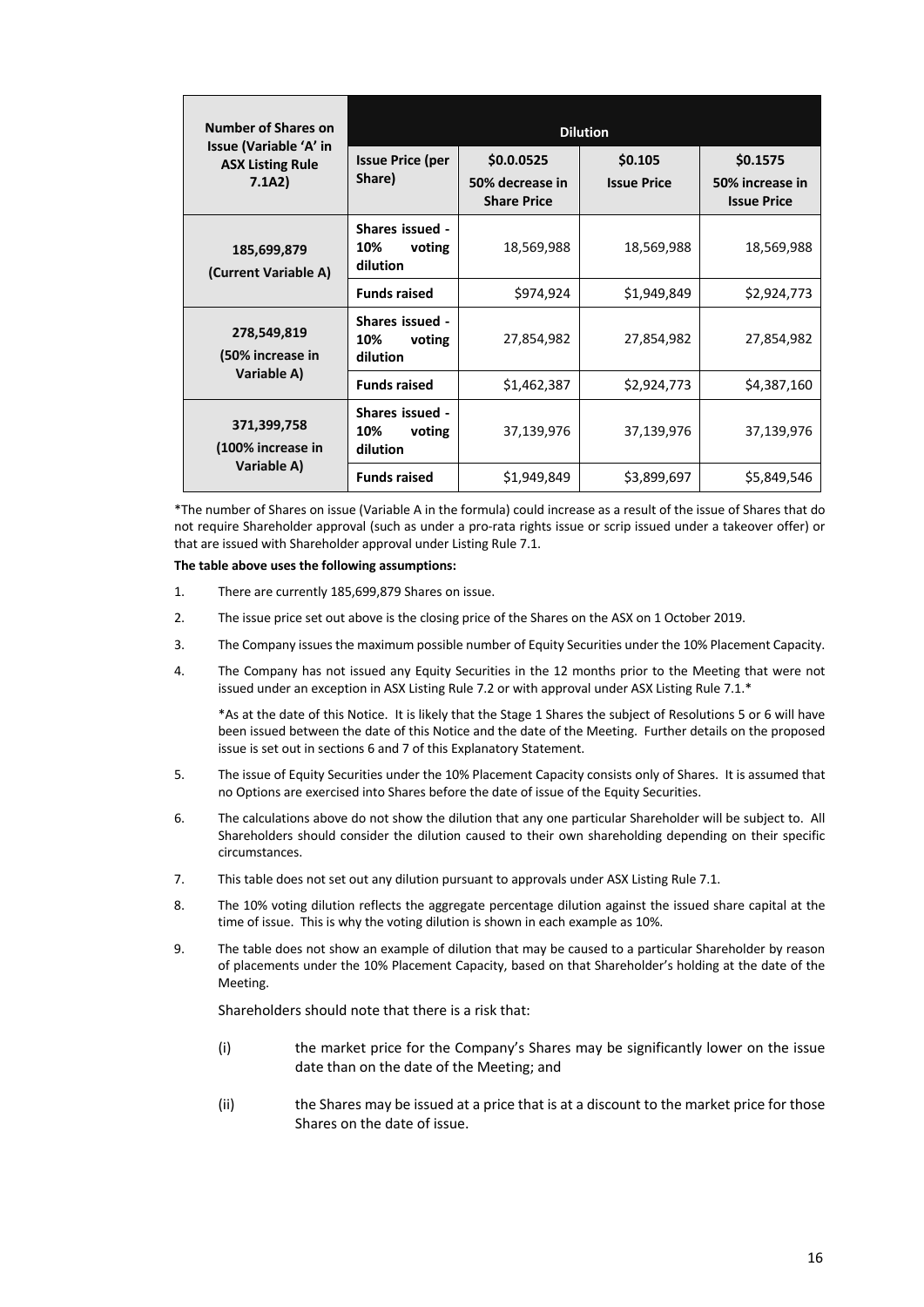### (b) **Purpose of Issue under 10% Placement Capacity**

The Company may issue Equity Securities under the 10% Placement Capacity for the following purposes:

- (i) as cash consideration in which case the Company intends to use funds raised for the acquisition of new resources, assets and investments (including expenses associated with such acquisitions), continued exploration on the Company's current projects, and / or for general working capital purposes; or
- (ii) as non-cash consideration for the acquisition of new resources, assets and investments (including expenses associated with such acquisitions), in such circumstances the Company will provide a valuation of the non-cash consideration as required by listing Rule 7.1A.3.

The Company will comply with the disclosure obligations under Listing Rules 7.1A(4) and 3.10.5A upon issue of any Equity Securities.

#### (c) **Allocation policy under the 10% Placement Capacity**

The recipients of the Equity Securities to be issued under the 10% Placement Capacity have not yet been determined. However, the recipients of Equity Securities could consist of current Shareholders or new investors (or both), none of whom will be related parties of the Company.

The Company will determine the recipients at the time of the issue under the 10% Placement Capacity, having regard to the following factors:

- (i) the purpose of the issue;
- (ii) alternative methods for raising funds available to the Company at that time, including, but not limited to, an entitlement issue or other offer where existing Shareholders may participate;
- (iii) the effect of the issue of the Equity Securities on the control of the Company;
- (iv) the circumstances of the Company, including, but not limited to, the financial position and solvency of the Company;
- (v) prevailing market conditions; and
- (vi) advice from corporate, financial and broking advisers (if applicable).

Further, if the Company is successful in acquiring new resources, assets or investments, it is likely that the recipients under the 10% Placement Capacity will be vendors of the new resources, assets or investments.

#### (d) **Previous approval under ASX Listing Rule 7.1A**

The Company previously obtained approval from its Shareholders pursuant to ASX Listing Rule 7.1A at its annual general meeting held on 30 November 2018 (**Previous Approval**).

The Company has not issued any Equity Securities pursuant to the Previous Approval.

In accordance with ASX Listing Rule 7.3A.6, details of all Equity Securities issued in the preceding 12 months are set out in SCHEDULE 3. In total, 22,750,000 Equity Securities were issued during the year, being unlisted incentive options, representing 12.3% of Shares on issue at the time of grant.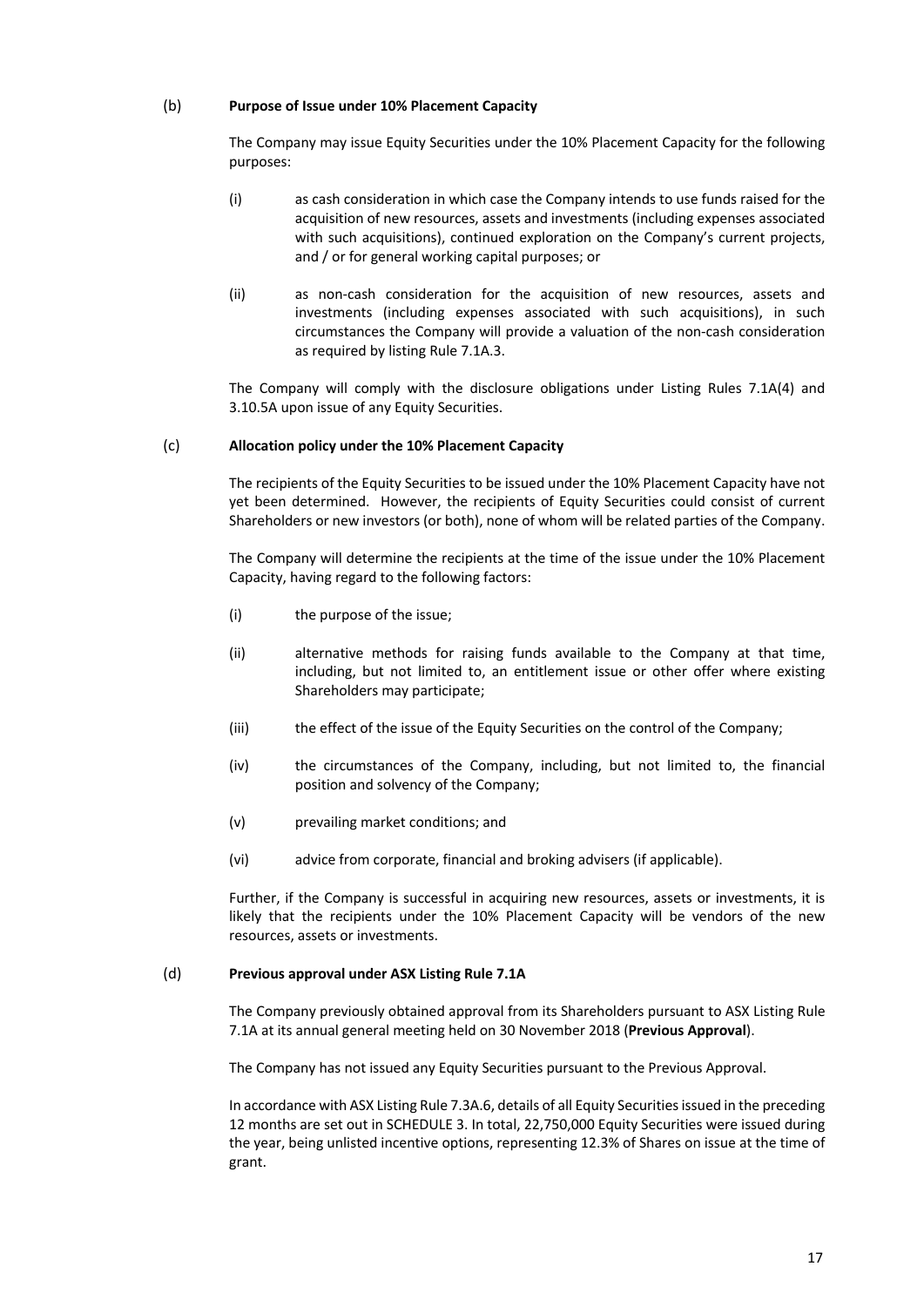# (e) **Compliance with ASX Listing Rules 7.1A.4 and 3.10.54**

When the Company issues Equity Securities pursuant to the 10% Placement Capacity, it must give to ASX:

- (i) a list of the recipients of the Equity Securities and the number of Equity Securities issued to each (not for release to the market), in accordance with Listing Rule 7.1A.4; and
- (ii) the information required by Listing Rule 3.10.5A for release to the market.

#### **8.3. Voting Exclusion**

A voting exclusion statement is included in this Notice. As at the date of this Notice, the Company has not invited any existing Shareholder to participate in an issue of Equity Securities under ASX Listing Rule 7.1A. Therefore, no existing Shareholders will be excluded from voting on Resolution 7.

# **9. ENQUIRIES**

Shareholders are required to contact the Company Secretary on (+ 61 8) 9380 4230 if they have any queries in respect of the matters set out in these documents.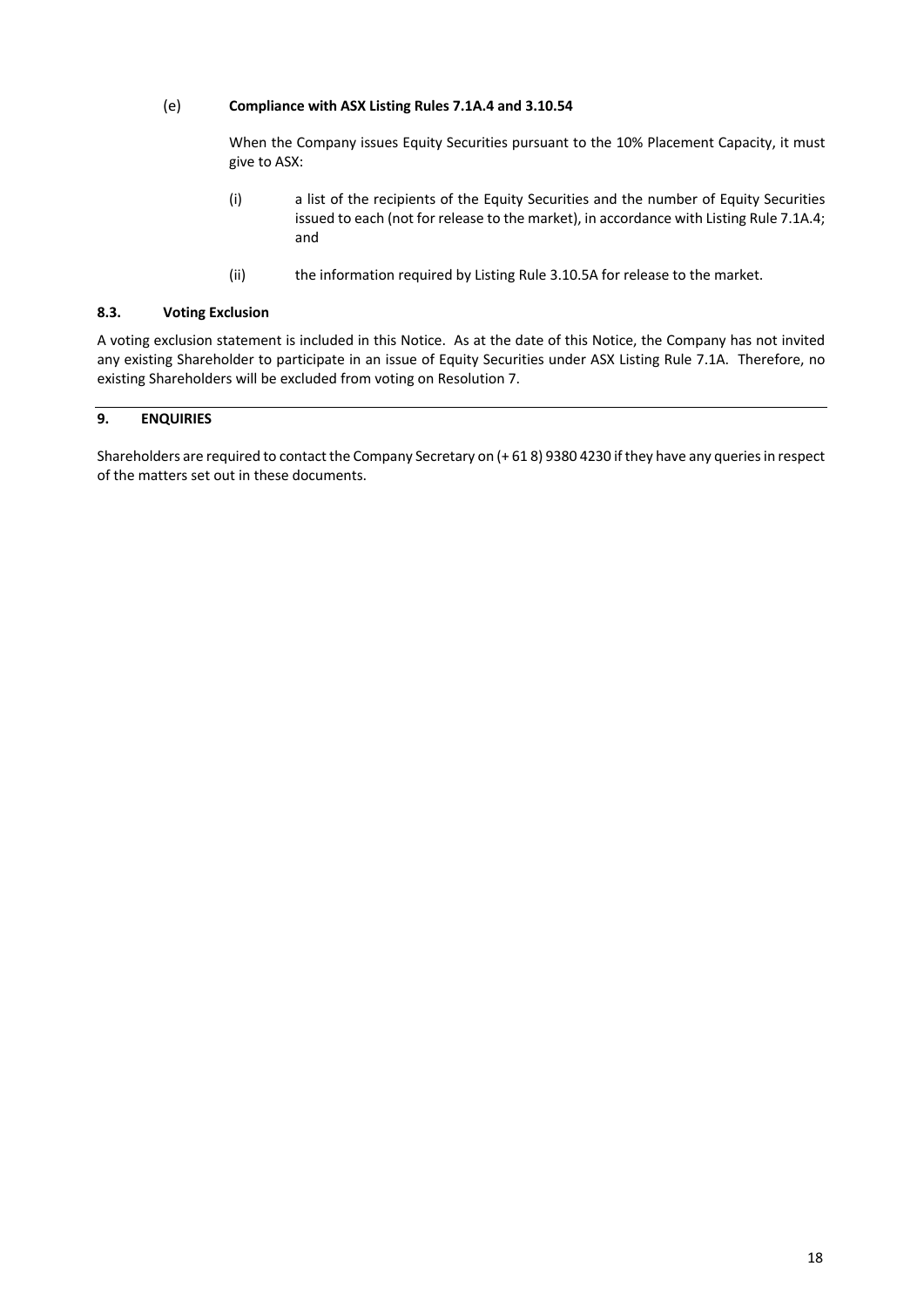# **GLOSSARY**

**\$** means Australian dollars.

**10% Placement Capacity** has the meaning given in section 8.1 of the Explanatory Statement.

**AEDT** means Australian Eastern Daylight Savings Time.

**Annual General Meeting** or **Meeting** means the meeting convened by the Notice of Meeting.

**ASX** means ASX Limited (ACN 008 624 691) or the financial market operated by it.

**ASX Listing Rules** means the Listing Rules of ASX.

**Board** means the current board of Directors of the Company.

**Business Day** means Monday to Friday inclusive, except New Year's Day, Good Friday, Easter Monday, Christmas Day, Boxing Day, and any other day that ASX declares is not a business day.

**Closely Related Party** of a member of the Key Management Personnel means:

- (a) a spouse or child of the member;
- (b) a child of the member's spouse;
- (c) a dependent of the member or the member's spouse;
- (d) anyone else who is one of the member's family and may be expected to influence the member, or be influenced by the member, in the member's dealing with the entity;
- (e) a company the member controls; or
- (f) a person prescribed by the Corporations Regulations 2001 (Cth) for the purposes of the definition of 'closely related party' in the Corporations Act.

**Company** means Talisman Mining Limited (ABN 71 079 536 495).

**Constitution** means the Company's constitution.

**Corporations Act** means the Corporations Act 2001 (Cth).

**Directors** means the current Directors of the Company.

**Eligible Entity** means an entity that, at the date of the relevant general meeting:

- (a) is not included in the S&P/ASX 300 Index; and
- (b) has a maximum market capitalisation (excluding restricted securities and securities quoted on a deferred settlement basis) of \$300,000,000.

**Equity Securities** includes a Share, a right to a Share or Option, an Option, a convertible security and any security that ASX decides to classify as an Equity Security.

**Explanatory Statement** means the explanatory statement accompanying the Notice of Meeting.

**Key Management Personnel** has the meaning as in the accounting standards issued by the Australian Accounting Standards Board and means those persons having authority and responsibility for planning, directing and controlling the activities of the Company, or if the Company is part of a consolidated entity, of the consolidated entity, directly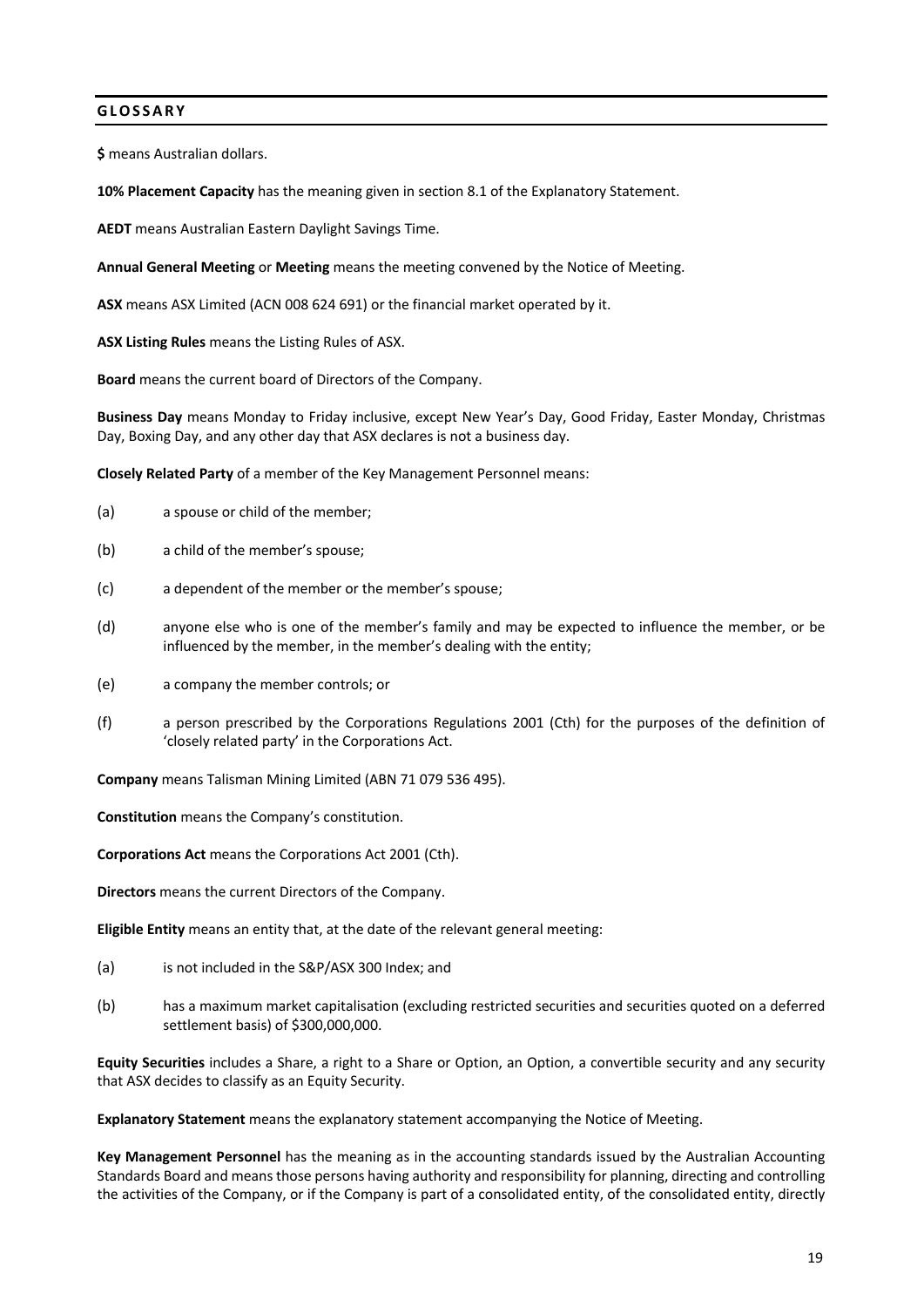or indirectly, including any director (whether executive or otherwise) of the Company, or if the Company is part of a consolidated entity, of an entity within the consolidated group.

**Notice of Meeting** or **Notice of Annual General Meeting** means this notice of Annual General Meeting including the explanatory statement.

**Option** means an option to acquire a Share.

**Optionholder** means a holder of an Option, Director Option or Employee Option as the context requires.

**Related Body Corporate** has the meaning given in the Corporations Act.

**Resolutions** means the resolutions set out in the Notice of Meeting, or any one of them, as the context requires.

**Share** means a fully paid ordinary share in the capital of the Company.

**Shareholder** means a holder of a Share.

**Variable A** means "A" as set out in the formula in ASX Listing Rule 7.1A(2).

**WST** means Western Standard Time as observed in Perth, Western Australia.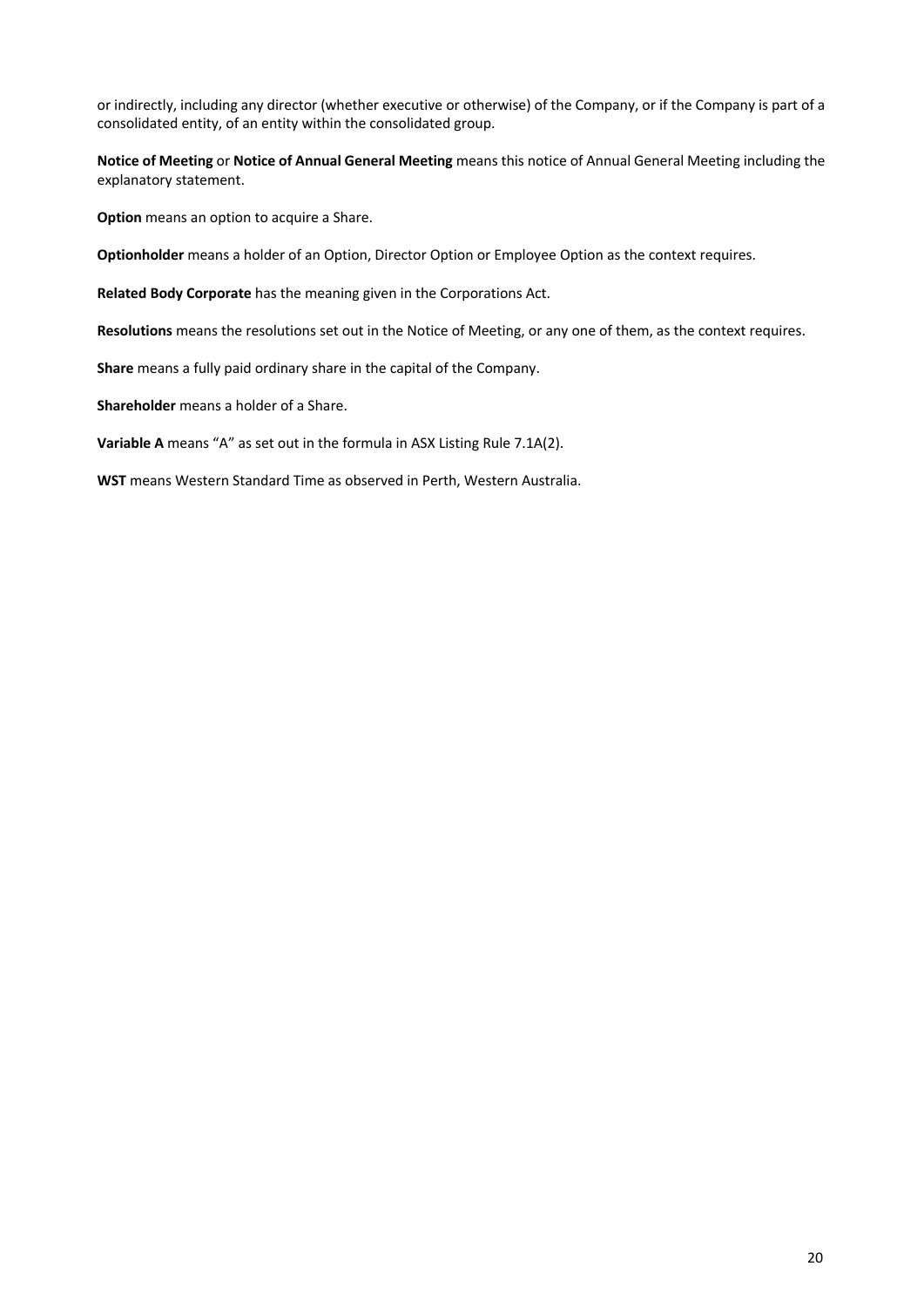# **SCHEDULE 1 – VALUATION OF OPTIONS**

The Options to be issued to a Related Party pursuant to Resolution 4, have been valued by internal management*.* 

Using the Black & Scholes option model and based on the assumptions set out below, the Options were ascribed the following value:

| <b>Assumptions:</b>                     |                                                                                           |  |  |  |  |
|-----------------------------------------|-------------------------------------------------------------------------------------------|--|--|--|--|
| Valuation date                          | 2-Oct-2019                                                                                |  |  |  |  |
| Market price of Shares                  | \$0.1089 per Share- based on 5-day volume<br>weighted average price to the Valuation date |  |  |  |  |
| Assumed exercise prices                 | Tranche 1a: \$0.163                                                                       |  |  |  |  |
|                                         | Tranche 1b: \$0.185                                                                       |  |  |  |  |
|                                         | Tranche 1c: \$0.207                                                                       |  |  |  |  |
|                                         | Tranche 2a: \$0.163                                                                       |  |  |  |  |
|                                         | Tranche 2b: \$0.185                                                                       |  |  |  |  |
|                                         | Tranche 2c: \$0.207                                                                       |  |  |  |  |
|                                         | Tranche 3a: \$0.163                                                                       |  |  |  |  |
|                                         | Tranche 3b: \$0.185                                                                       |  |  |  |  |
|                                         | Tranche 3c: \$0.207                                                                       |  |  |  |  |
| Expiry date (length of time from issue) | Tranche 1 (Series a to c): 11 months                                                      |  |  |  |  |
|                                         | Tranche 2 (Series a to c): 23 months                                                      |  |  |  |  |
|                                         | Tranche 3 (Series a to c): 35 months                                                      |  |  |  |  |
| Risk free interest rate                 | 1.67%                                                                                     |  |  |  |  |
| Volatility (discount)                   | 98%                                                                                       |  |  |  |  |
| <b>Indicative value per Option</b>      | <b>Tranche &amp;</b><br><b>Value</b>                                                      |  |  |  |  |
|                                         | <b>Series</b><br>(cents)<br>0.0270<br>1a                                                  |  |  |  |  |
|                                         | 1 <sub>b</sub><br>0.0233                                                                  |  |  |  |  |
|                                         | 1 <sub>c</sub><br>0.0202                                                                  |  |  |  |  |
|                                         | 2a<br>0.0449                                                                              |  |  |  |  |
|                                         | 2 <sub>b</sub>                                                                            |  |  |  |  |
|                                         | 0.0416                                                                                    |  |  |  |  |
|                                         | 2c<br>0.0386                                                                              |  |  |  |  |
|                                         | 3a<br>0.0573                                                                              |  |  |  |  |
|                                         | 3 <sub>b</sub><br>0.0543                                                                  |  |  |  |  |
|                                         | 3c<br>0.0518                                                                              |  |  |  |  |
| <b>Total Value of Options</b>           | \$69,805                                                                                  |  |  |  |  |

Note: The valuation noted above is not necessarily the market price that the Options could be traded at and is not automatically the market price for taxation purposes.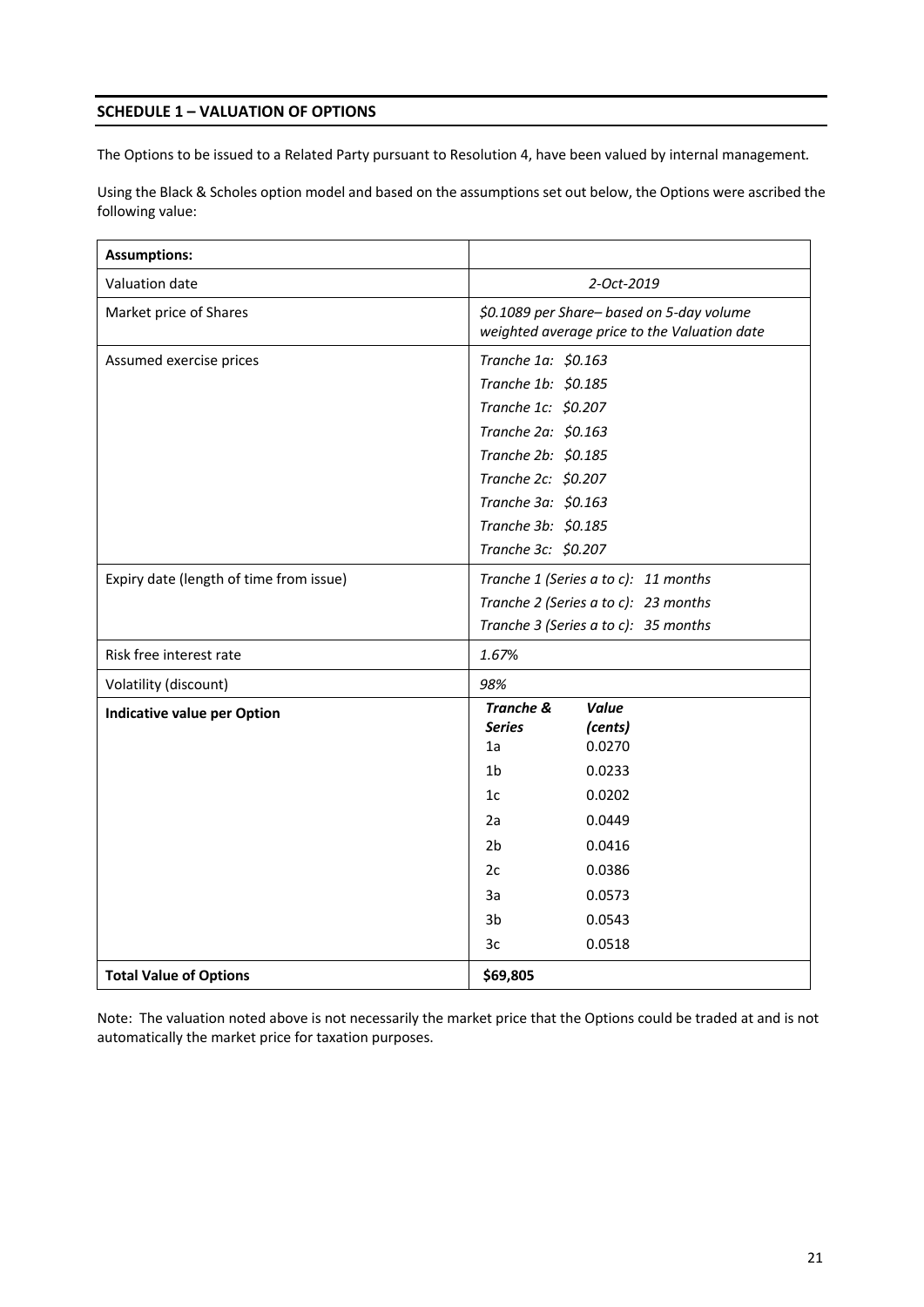## **SCHEDULE 2 – TERMS AND CONDITIONS OF OPTIONS**

The terms and conditions of the Options are as follows:

#### (a) **Entitlement**

Each Option entitles the holder to subscribe for one Share upon exercise of the Option.

## (b) **Exercise Price**

The Options are issued in three (3) tranches (each tranche containing 3 series). Subject to paragraph (i), the estimated amount payable upon exercise of each Option for each tranche (**Exercise Price**) is set out in the table below:

| <b>Tranche</b> |                        |       |  |  |  |  |  |
|----------------|------------------------|-------|--|--|--|--|--|
| & Series       | <b>Exercise Price*</b> |       |  |  |  |  |  |
| 1a             | \$                     | 0.163 |  |  |  |  |  |
| 1 <sub>b</sub> | \$                     | 0.185 |  |  |  |  |  |
| 1c             | \$                     | 0.207 |  |  |  |  |  |
| 2a             | \$                     | 0.163 |  |  |  |  |  |
| 2 <sub>b</sub> | \$                     | 0.185 |  |  |  |  |  |
| 2c             | \$                     | 0.207 |  |  |  |  |  |
| 3a             | \$                     | 0.163 |  |  |  |  |  |
| 3b             | \$                     | 0.185 |  |  |  |  |  |
| 3c             | \$                     | 0.207 |  |  |  |  |  |

*\* Premium to be calculated relative to the 5-day Volume Weighted Average Price (VWAP) immediately prior to the date of the Annual General Meeting, indicative exercise prices are based on a \$0.1089 VWAP share price.*

#### (c) **Expiry Date**

Each Option will expire at 5:00 pm (WST) on the expiry date for that respective tranche as set out in the table below (**Expiry Date**). Any Option not exercised before the Expiry Date will automatically lapse on the Expiry Date.

| <b>Tranche</b> |                     |                 |
|----------------|---------------------|-----------------|
| & Series       | <b>Vesting Date</b> | <b>Expiry</b>   |
|                | 31 May 2020         | 31 October 2020 |
|                | 30 November 2020    | 31 October 2021 |
|                | 30 May 2021         | 31 October 2022 |

#### (d) **Exercise Period**

Subject to the vesting periods applicable to each tranche in the table as set out in clause (c) above, the Options are exercisable at any time until the relevant Expiry Date (**Exercise Period**).

#### (e) **Notice of Exercise**

The Options may be exercised during the Exercise Period by notice in writing to the Company in the manner specified on the Option certificate (**Notice of Exercise**) and payment of the Exercise Price for each Option being exercised in Australian currency by electronic funds transfer or other means of payment acceptable to the Company.

#### (f) **Exercise Date**

A Notice of Exercise is only effective on and from the later of the date of receipt of the Notice of Exercise and the date of receipt of the payment of the Exercise Price for each Option being exercised in cleared funds (**Exercise Date**).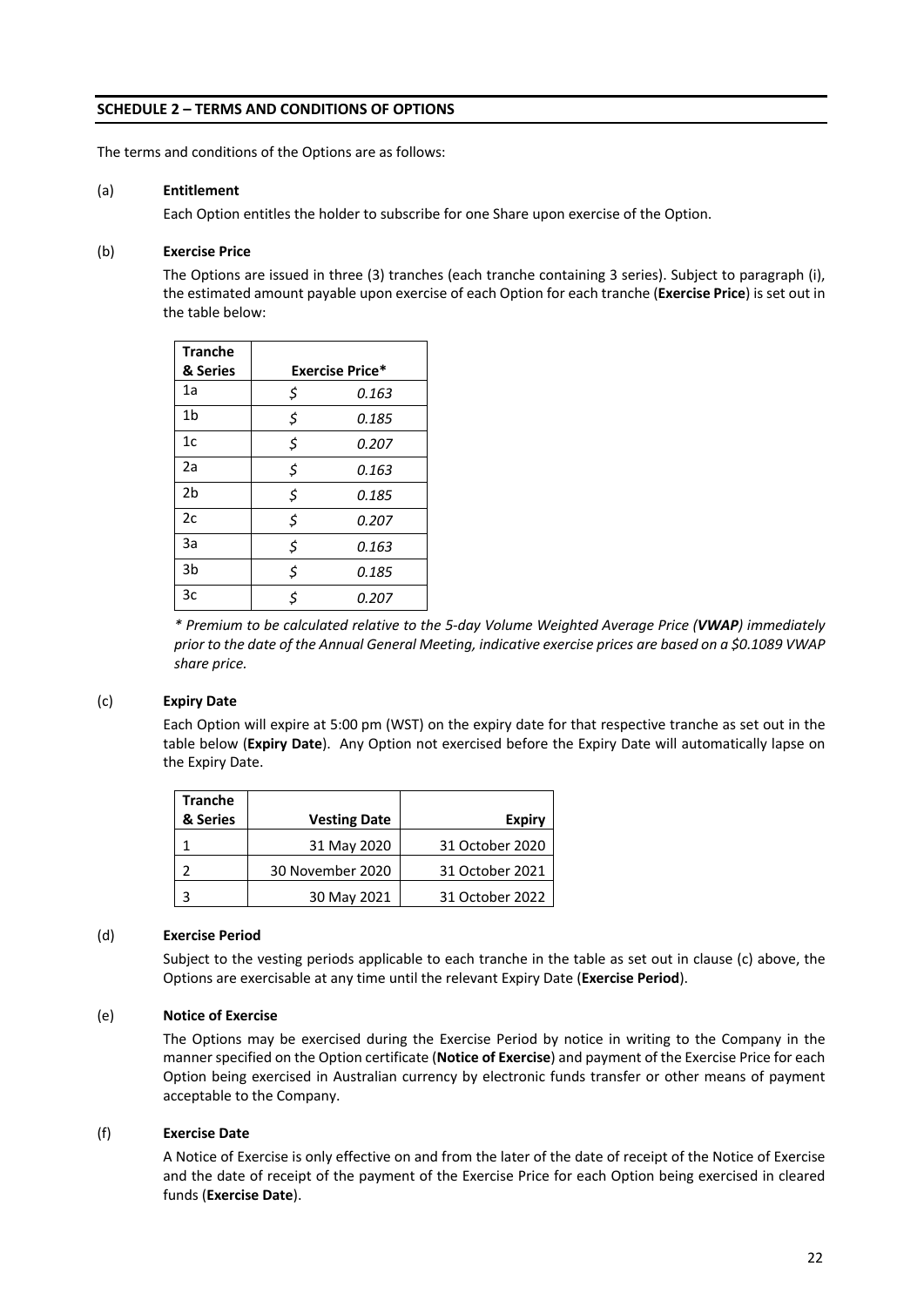## (g) **Timing of issue of Shares on exercise**

Within 15 Business Days after the Exercise Date, the Company will:

- (i) issue the number of Shares required under these terms and conditions in respect of the number of Options specified in the Notice of Exercise and for which cleared funds have been received by the Company;
- (ii) if required, give ASX a notice that complies with section 708A(5)(e) of the Corporations Act, or, if the Company is unable to issue such a notice, lodge with ASIC a prospectus prepared in accordance with the Corporations Act and do all such things necessary to satisfy section 708A(11) of the Corporations Act to ensure that an offer for sale of the Shares does not require disclosure to investors; and
- (iii) if admitted to the official list of ASX at the time, apply for official quotation on ASX of Shares issued pursuant to the exercise of the Options.

If a notice delivered under (g)(ii) for any reason is not effective to ensure that an offer for sale of the Shares does not require disclosure to investors, the Company must, no later than 20 Business Days after becoming aware of such notice being ineffective, lodge with ASIC a prospectus prepared in accordance with the Corporations Act and do all such things necessary to satisfy section 708A(11) of the Corporations Act to ensure that an offer for sale of the Shares does not require disclosure to investors.

### (h) **Shares issued on exercise**

Shares issued on exercise of the Options rank equally with the then issued shares of the Company.

### (i) **Reconstruction of capital**

If at any time the issued capital of the Company is reconstructed, all rights of an Optionholder are to be changed in a manner consistent with the Corporations Act and the ASX Listing Rules at the time of the reconstruction.

#### (j) **Participation in new issues**

There are no participation rights or entitlements inherent in the Options and holders will not be entitled to participate in new issues of capital offered to Shareholders during the currency of the Options without exercising the Options.

### (k) **Change in exercise price**

An Option does not confer the right to a change in Exercise Price or a change in the number of underlying securities over which the Option can be exercised.

### (l) **Transferability**

The Options are transferable subject to any restriction or escrow arrangements imposed by ASX or under applicable Australian securities laws.

### (m) **Unquoted**

The Company will not apply for quotation of the Options.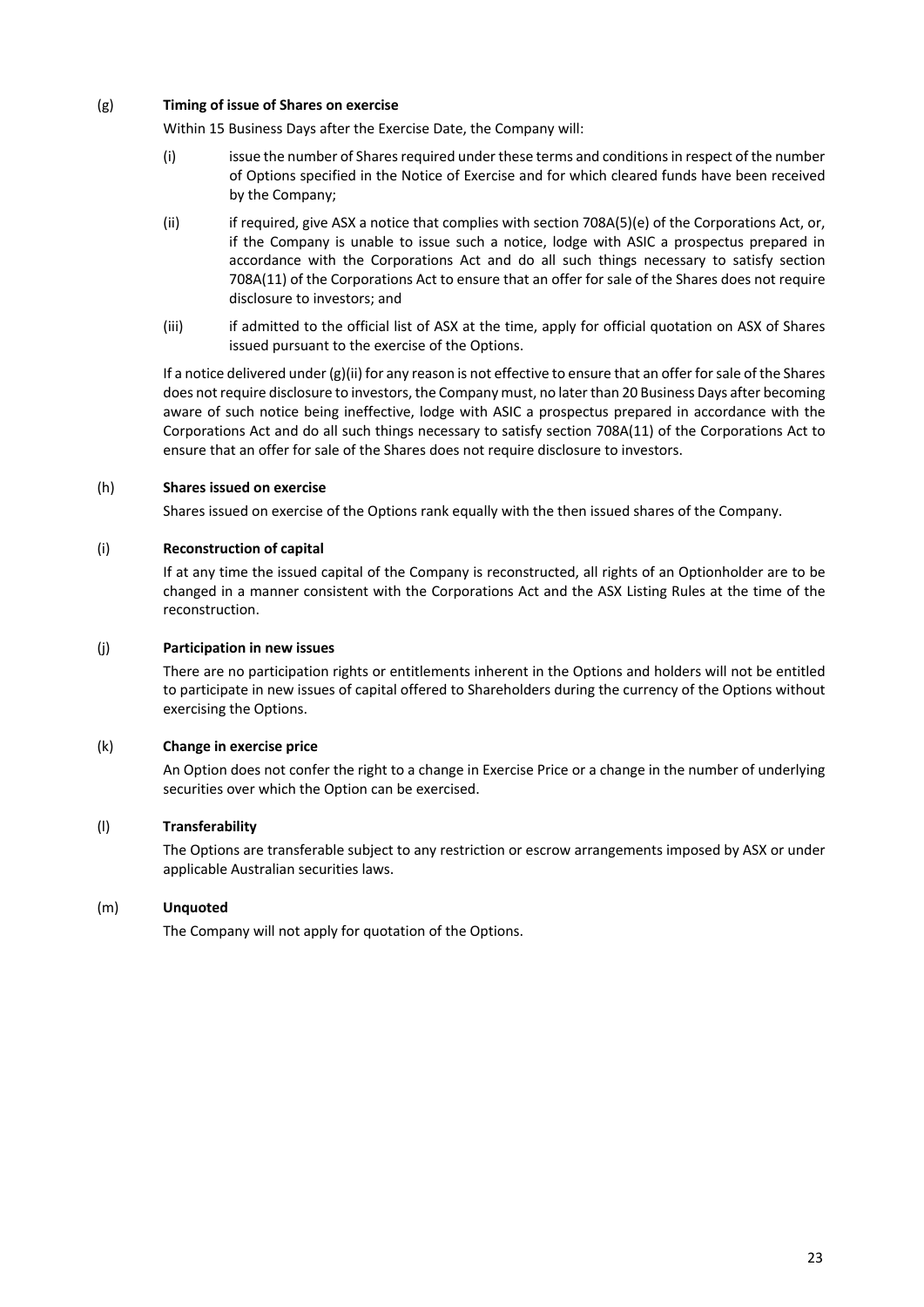|                                                                          | linked                                                                     |                        |               |           |                |                     |                                         |               |                |                |                     |                |            |  |
|--------------------------------------------------------------------------|----------------------------------------------------------------------------|------------------------|---------------|-----------|----------------|---------------------|-----------------------------------------|---------------|----------------|----------------|---------------------|----------------|------------|--|
|                                                                          | incentive component to the<br>remuneration of Directors<br>performance     | and eligible employees |               |           | 81,647         | 73,053              | 65,469                                  | 121,586       | 114,256        | 107,430        | 149,139             | 143,072        | 137,258    |  |
|                                                                          |                                                                            |                        |               |           |                | ᠊᠕                  | ᠊ᠬ                                      | ᠊ᠬ            | ᠊ᠬ             | Ş              | ¢                   | Ş              | S          |  |
|                                                                          | ⋖                                                                          |                        |               |           | $\overline{a}$ | $\overline{\omega}$ | $\overline{c}$                          | $\mathcal{G}$ | $\overline{e}$ | $\mathcal{E}$  | $\overline{\omega}$ | $\mathfrak{S}$ | $\ddot{c}$ |  |
|                                                                          |                                                                            |                        |               |           |                | đ                   |                                         |               |                |                |                     |                |            |  |
| Consideration                                                            | consideration:                                                             |                        |               |           |                | Current value       | consideration: <sup>1</sup><br>non-cash |               |                |                |                     |                |            |  |
|                                                                          | Total                                                                      |                        |               |           |                |                     |                                         |               |                |                |                     |                |            |  |
|                                                                          |                                                                            |                        |               |           |                |                     |                                         |               |                |                |                     |                |            |  |
| any) to market<br>price <sup>2</sup> on date<br>Discount (if<br>of issue | $\frac{4}{2}$                                                              |                        |               |           |                |                     |                                         |               |                |                |                     |                |            |  |
|                                                                          |                                                                            |                        |               |           |                |                     |                                         |               |                |                |                     |                |            |  |
| Issue price                                                              | $(a) - (e)$ : Nil                                                          |                        |               |           |                |                     |                                         |               |                |                |                     |                |            |  |
| (A5)                                                                     |                                                                            |                        |               |           |                |                     |                                         |               |                |                |                     |                |            |  |
| Persons to<br>whom the<br>securities<br>issued<br>were                   | and eligible<br>employees<br><b>Directors</b>                              |                        |               |           |                |                     |                                         |               |                |                |                     |                |            |  |
|                                                                          |                                                                            |                        |               |           |                |                     |                                         |               |                |                |                     |                |            |  |
|                                                                          |                                                                            |                        |               |           |                |                     |                                         |               |                |                |                     |                | 22,750,000 |  |
|                                                                          |                                                                            | Number                 | 2,527,780     | 2,527,779 | 2,527,777      | 2,527,780           | 2,527,777                               | 2,527,776     | 2,527,780      | 2,527,776      | 2,527,775           |                |            |  |
|                                                                          |                                                                            |                        |               |           |                |                     |                                         |               |                |                |                     |                |            |  |
|                                                                          |                                                                            | Expiry                 | 31/10/20      | 31/10/20  | 31/10/20       | 31/10/21            | 31/10/21                                | 31/10/21      | 31/10/22       | 31/10/22       | 31/10/22            |                |            |  |
|                                                                          |                                                                            |                        |               |           |                |                     |                                         |               |                |                |                     |                |            |  |
|                                                                          |                                                                            |                        |               |           |                |                     |                                         |               |                |                |                     |                |            |  |
|                                                                          |                                                                            |                        |               |           |                |                     |                                         |               |                |                |                     |                |            |  |
|                                                                          |                                                                            |                        | 0.141         | 0.158     |                | 0.176<br>0.141      | 0.158                                   | 0.176         | 0.141          | 0.158          | 0.176               |                |            |  |
|                                                                          |                                                                            | Ex. Price              | $\mathbf{v}$  |           |                |                     | ∽                                       |               |                |                |                     |                | TOTAL      |  |
| Class <sup>1</sup>                                                       | Unlisted Options with exercise prices and expiry dates as set<br>out below | <b>Series</b>          | $\widehat{a}$ | Э         | $\overline{c}$ | $\mathcal{G}$       | $\widehat{e}$                           | $\mathcal{E}$ | $\mathcal{G}$  | $\mathfrak{S}$ | $\ddot{c}$          |                |            |  |
|                                                                          |                                                                            |                        |               |           |                |                     |                                         |               |                |                |                     |                |            |  |
| Number                                                                   | 22,750,000                                                                 |                        |               |           |                |                     |                                         |               |                |                |                     |                |            |  |
|                                                                          |                                                                            |                        |               |           |                |                     |                                         |               |                |                |                     |                |            |  |
| Date of<br>Issue                                                         | 8 May 2019                                                                 |                        |               |           |                |                     |                                         |               |                |                |                     |                |            |  |

**SCHEDULE 3 - LISTING RULE 7.3A.6 DISCLOSURE SCHEDULE 3 – LISTING RULE 7.3A.6 DISCLOSURE**

Note

 $\overline{a}$ 

The value of Options is measured using the Black & Scholes option pricing model. 1. The value of Options is measured using the Black & Scholes option pricing model.

24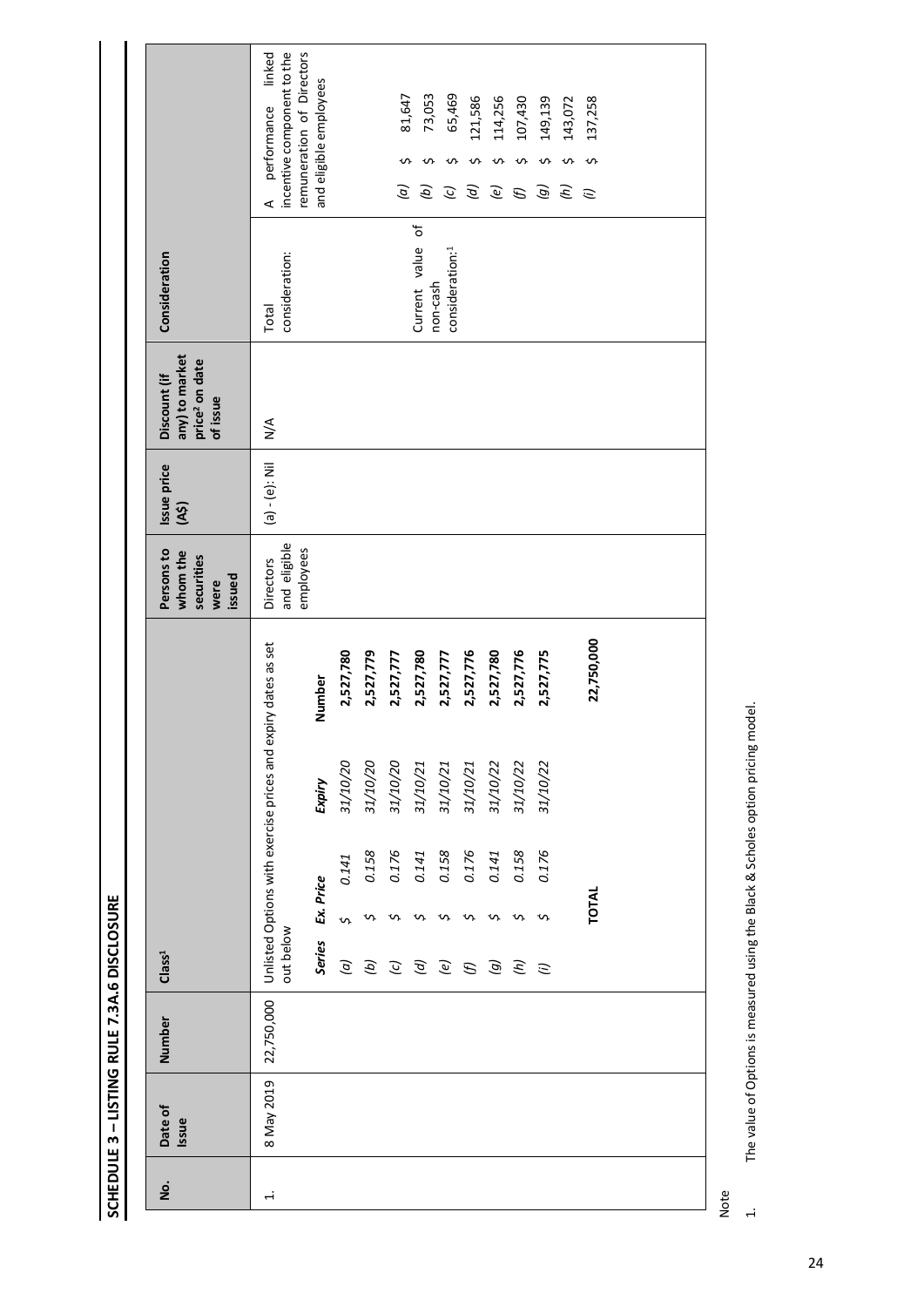

**Talisman Mining Limited**  ABN 71 079 536 495

|     | <b>LODGE YOUR VOTE</b>                                                                                                                           |
|-----|--------------------------------------------------------------------------------------------------------------------------------------------------|
| Ìш. | <b>ONLINE</b><br>www.linkmarketservices.com.au                                                                                                   |
|     | <b>BY MAIL</b><br><b>Talisman Mining Limited</b><br><b>C/- Link Market Services Limited</b><br>Locked Bag A14<br>Sydney South NSW 1235 Australia |
| 昌   | <b>BY FAX</b><br>+61 2 9287 0309                                                                                                                 |
| Ť   | <b>BY HAND</b><br><b>Link Market Services Limited</b><br>1A Homebush Bay Drive, Rhodes NSW 2138                                                  |
|     | <b>ALL ENQUIRIES TO</b><br>Telephone: +61 1300 554 474                                                                                           |

# PROXY FORM

I/We being a member(s) of Talisman Mining Limited and entitled to attend and vote hereby appoint:

# APPOINT A PROXY

the Chairman of the Meeting (mark box)

OR if you are NOT appointing the Chairman of the Meeting as your proxy, please write the name of the person or body corporate you are appointing as your proxy

or failing the person or body corporate named, or if no person or body corporate is named, the Chairman of the Meeting, as my/our proxy to act on my/our behalf (including to vote in accordance with the following directions act on my/our behalf (including to vote in accordance with the following directions or, if no directions have been given and to the extent permitted by the law, as the proxy sees fit) at the Annual General Meeting of the Company to be held at 12:00 pm (WST) on Tuesday, 26 November 2019 at the Parmelia Hilton Perth, 14 Mill Street, Perth, Western Australia 6000 (the Meeting) and at any postponement or adjournment of the Meeting. **RM**<br> **SAMPLE 18** Talisman Mining Limited and entitled to attend and vote hereby appoint:<br> **OXY**<br> **OXY**<br> **ORI** fyou are NOT appointing the Chairman of the Meeting<br>  $\frac{1}{2}$  you from the value of the case write the name o

Important for Resolutions 1 and 4: If the Chairman of the Meeting is your proxy, either by appointment or by default, and you have not indicated your voting intention below, you expressly authorise the Chairman of the Meeting to exercise the proxy in respect of Resolutions 1 and 4, even though the Resolutions are connected directly or indirectly with the remuneration of a member of the Company's Key Management Personnel (KMP).

The Chairman of the Meeting intends to vote undirected proxies in favour of each item of business.

# VOTING DIRECTIONS

STEP 3

STEP 2

Proxies will only be valid and accepted by the Company if they are signed and received no later than 48 hours before the Meeting. Please read the voting instructions overleaf before marking any boxes with an  $\boxtimes$ 

| <b>Resolutions</b>                                          | <b>Against Abstain*</b><br>For.                                                     | <b>Against Abstain*</b><br><b>For</b>                                                                                                                                                                                                                                                                            |
|-------------------------------------------------------------|-------------------------------------------------------------------------------------|------------------------------------------------------------------------------------------------------------------------------------------------------------------------------------------------------------------------------------------------------------------------------------------------------------------|
| Adoption of the Remuneration<br>1.<br>Report                | Ratification of prior Issue Under<br>5<br>1 Shares                                  | Lucknow Farm-In Agreement - Stage                                                                                                                                                                                                                                                                                |
| Re-election of Ms Karen Gadsby<br>$2^{\circ}$               | Approval of Share Issue Under<br>6<br>Lucknow Farm-In Agreement -<br>Stage 1 Shares |                                                                                                                                                                                                                                                                                                                  |
| Election of Mr Peter Benjamin as<br>3<br>a Director         |                                                                                     | NOTE: Either Resolution 5 or Resolution 6 may be withdrawn during the<br>Meeting. If all the Stage 1 Shares have been issued prior to the Meeting,<br>then Resolution 6 will be withdrawn. In the event that no Stage 1 Shares<br>have been issued prior to the date of the Meeting, the Directors will withdraw |
| Issue of Options to Peter Benjamin<br>4                     | Stage 1 Shares under Resolution 6.                                                  | Resolution 5 and instead seek Shareholder approval for the issue of the                                                                                                                                                                                                                                          |
|                                                             | 7 Approval of 10% Placement Facility                                                |                                                                                                                                                                                                                                                                                                                  |
| $\bigcirc$<br>in computing the required majority on a poll. |                                                                                     | * If you mark the Abstain box for a particular Item, you are directing your proxy not to vote on your behalf on a show of hands or on a poll and your votes will not be counted                                                                                                                                  |
|                                                             | SIGNATURE OF SHAREHOLDERS - THIS MUST BE COMPLETED                                  |                                                                                                                                                                                                                                                                                                                  |
| Shareholder 1 (Individual)                                  | Joint Shareholder 2 (Individual)                                                    | Joint Shareholder 3 (Individual)                                                                                                                                                                                                                                                                                 |
|                                                             |                                                                                     |                                                                                                                                                                                                                                                                                                                  |
| Sole Director and Sole Company Secretary                    | Director/Company Secretary (Delete one)                                             | <b>Director</b>                                                                                                                                                                                                                                                                                                  |
|                                                             |                                                                                     | This form should be signed by the shareholder. If a joint holding, either shareholder may sign. If signed by the shareholder's attorney, the<br>in a complete and the contract the first sector of a complete and completed in the form of a complete and consider the                                           |

THE REAL PROPERTY AND A REAL PROPERTY AND A REAL PROPERTY. TLM PRINS PRINS PRINS PRINS PRINS PRINS PRINS PRINS PRINS PRINS PRINS PRINS PRINS PRINS PRINS PRINS PRINS PRIN

power of attorney must have been previously noted by the registry or a certified copy attached to this form. If executed by a company, the form must be executed in accordance with the company's constitution and the *Corporations Act 2001* (Cth).

**TLM PRX1902N**